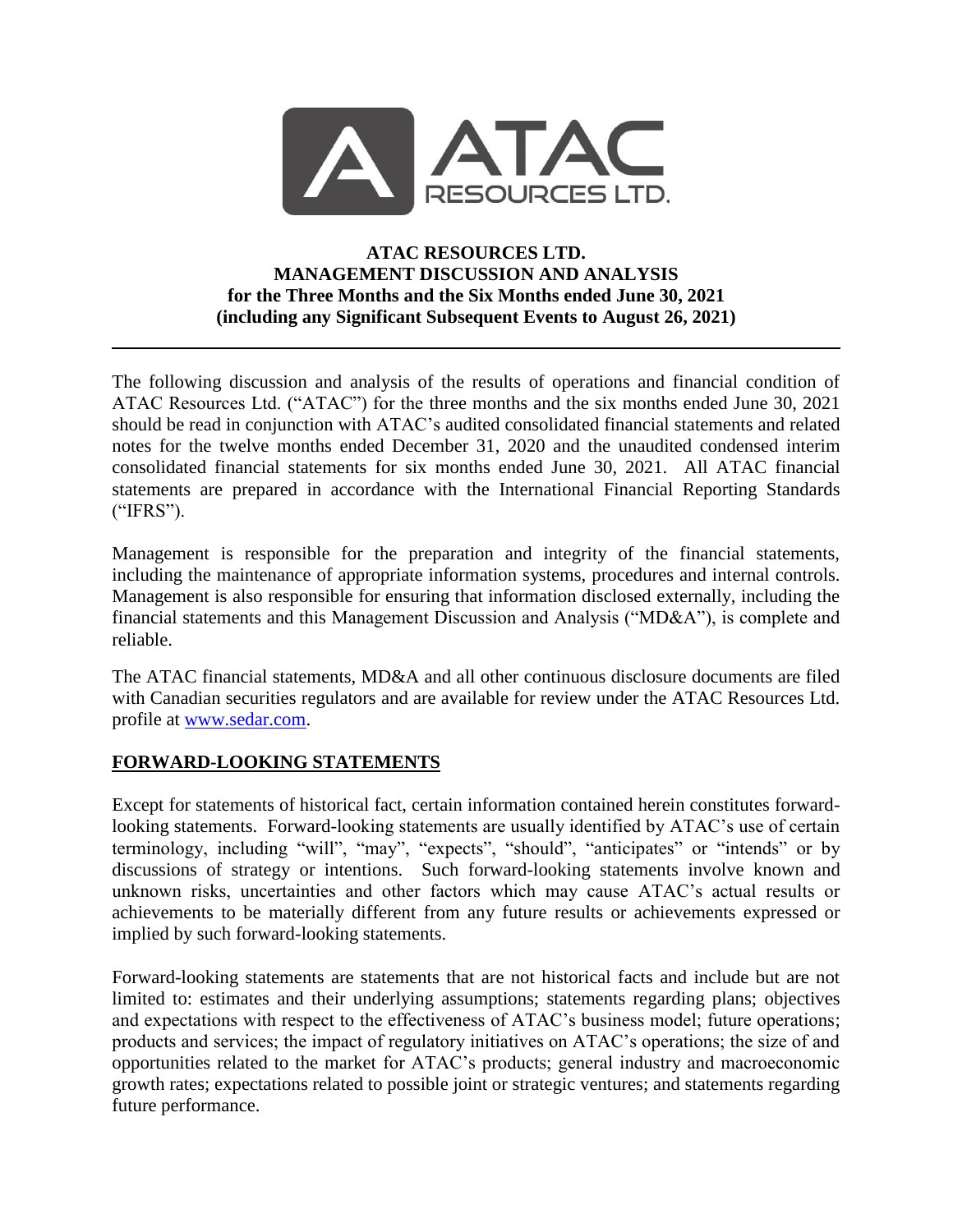Forward-looking statements used in this MD&A are subject to various risks and uncertainties, most of which are difficult to predict and generally beyond the control of ATAC. If risks or uncertainties materialize, or if underlying assumptions prove incorrect, the actual results may vary materially from those expected, estimated or projected. ATAC undertakes no obligation to update forward-looking statements if these beliefs, estimates and opinions or other circumstances should change, except as required by applicable securities laws. There can be no assurance that such statements will prove to be accurate, and future events and actual results could differ materially from those anticipated in such statements. Given these uncertainties, the reader of the information included herein is cautioned not to place undue reliance on such forward-looking statements.

# **DESCRIPTION OF BUSINESS**

ATAC is in the business of exploring for metals and minerals with a particular emphasis on gold. It does not own interests in any producing mines. At present, management is concentrating most of its efforts on its mineral properties in central Yukon, Canada and the East Goldfield project, located in Nevada, United States of America. See "Exploration and Property Transactions" for additional information.

# **OVERALL PERFORMANCE**

On March 11, 2020, the World Health Organization recognized the novel coronavirus ("COVID-19") as a global pandemic. ATAC continues to evaluate the impact of COVID-19, which could create significant uncertainty for the company and its operations. Travel restrictions between British Columbia and Yukon Territory, the Canadian jurisdictions in which ATAC operates have been lifted and the requirements of self-isolation and social distancing to try to control the spread of the virus have been somewhat relaxed in both jurisdictions. Despite the relaxation of many COVID-19 related restrictions, ATAC management and contractors continue to work remotely wherever possible and all field operations remain subject to strict COVID-19 safety protocols.

ATAC also has a mineral exploration project in Nevada, United States of America. The United States has implemented restrictions on non-essential travel across the shared international border in response to the COVID-19 pandemic. Non-essential travel includes travel that is considered tourism or recreational in nature. Essential travel which is currently permitted includes work and study, critical infrastructure support, economic services and supply chains, health, immediate medical care, and safety and security. Trade and business travel has continued to operate across the international border.

All work to be carried out in 2021 by ATAC on its Nevada project will continue to be subject to all COVID-19 related travel restrictions and health advisories in place at the time such work is undertaken.

As of August 26, 2021, ATAC had no debt and had working capital in excess of its anticipated expenditures for all of 2021. Such expenditures include costs related to administrative overhead and future exploration programs. See "Risks and Uncertainties" for additional information. Based on the restricted nature of ATAC's business activities, it does not qualify it for the various government wage and loan subsidies related to temporary COVID-19 relief measures in Canada.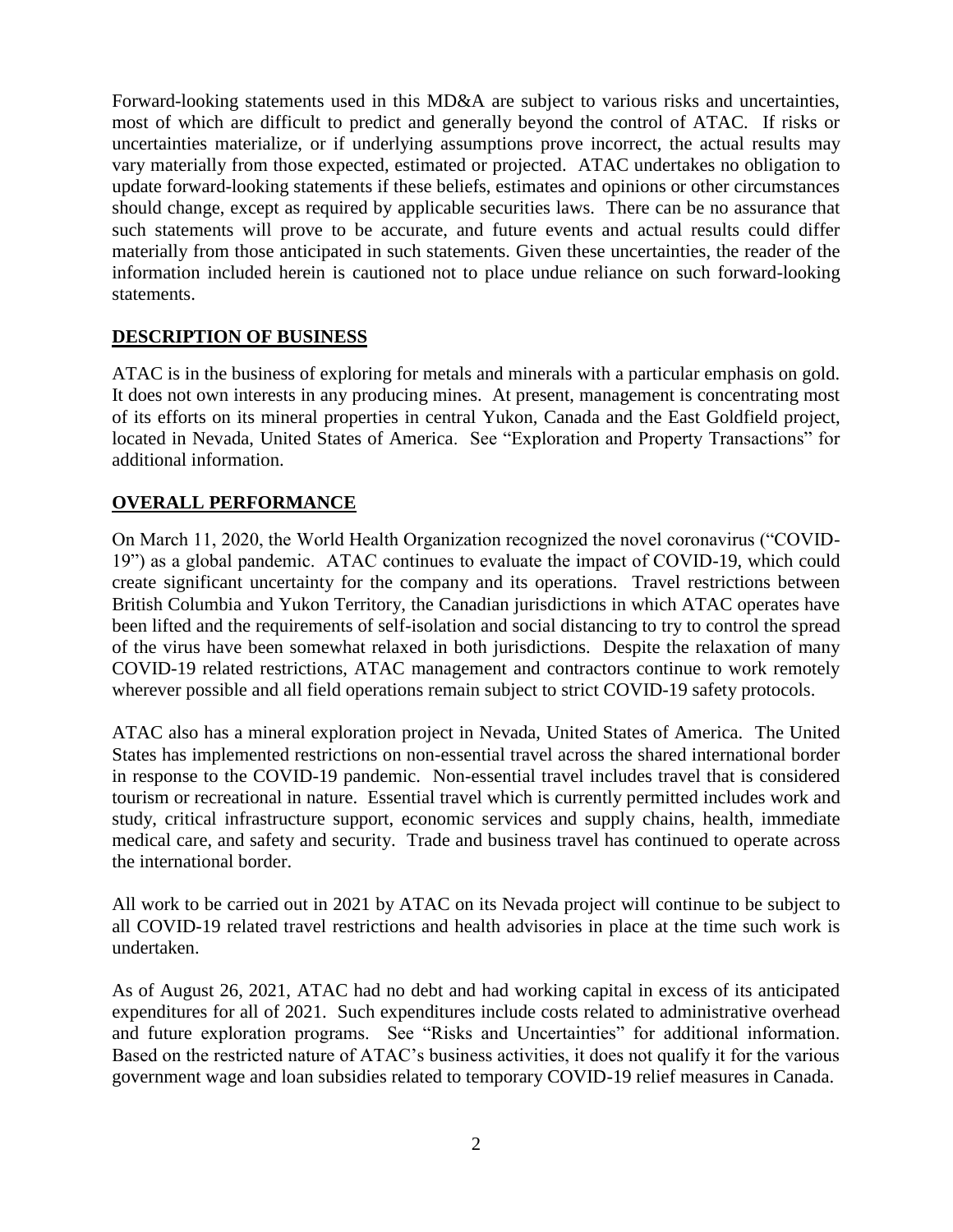The focus of ATAC's human and financial resources are the various mineral properties located in Yukon Territory, Canada and the East Goldfield project, located in Nevada, U.S.A., See "Exploration and Property Transactions" for additional information.

|                                                 | <b>December 31, 2020</b> | <b>December 31, 2019</b> | <b>December 31, 2018</b> |
|-------------------------------------------------|--------------------------|--------------------------|--------------------------|
| Revenues                                        | <b>Nil</b>               | <b>Nil</b>               | <b>Nil</b>               |
| Net (Loss)                                      | (\$102,670,247)          | (\$1,098,047)            | $(\$3,738,812)$          |
| Net (Loss) per Share<br>- Basic and Diluted     | (\$0.64)                 | $(\$0.01)$               | $(\$0.03)$               |
| <b>Total Assets</b>                             | \$7,520,860              | \$125,781,329            | \$123,776,498            |
| Total Long-term<br><b>Financial Liabilities</b> | <b>Nil</b>               | <b>Nil</b>               | <b>Nil</b>               |
| <b>Cash Dividends</b><br>Declared per Share     | <b>Nil</b>               | <b>Nil</b>               | <b>Nil</b>               |

### **SELECTED ANNUAL INFORMATION**

ATAC's net loss for the year ended December 31, 2020 compared to the net loss for the year ended December 31, 2019 increased by approximately \$101,572,000. This increase was predominantly caused by an impairment of the Rackla Gold Property in the amount of approximately \$118,784,000 (compared to approximately \$20,000 in impairment costs during the year ended December 31, 2019). ATAC also recognized an increase in professional fees in the amount of approximately \$79,000 from the comparative year.

The overall increase in net loss was partially offset by an increase in deferred income tax recovery of approximately \$16,625,000, an increase in gain on marketable securities in the amount of approximately \$393,000 (from a loss of approximately \$235,000 in 2019 to a gain of approximately \$158,000 in 2020), as well as a reduction in share-based payments of approximately \$190,000 and a reduction in salaries and benefits of approximately \$94,000.

Based on the presence of certain impairment indicators under IFRS accounting standards, ATAC recorded an impairment of \$118,783,685 on the Rackla Gold property as of December 31, 2020. The impairment is related to the carried value of the Rackla Gold property as shown in the ATAC financial statements and is largely related to exploration expenditures incurred during the years 2006 through 2020. The impairment is a reduction in the carried value of ATAC's exploration expenditures on the property and does not reflect any changes in the exploration potential or corporate interest in continuing to explore the Rackla Gold property in the future.

The primary indicator leading to the required impairment was ATAC's market capitalization being significantly lower than its net assets for a prolonged period of time (i.e., more than three years), in addition to Yukon Government's denial (November 27, 2020) of ATAC's permit application to construct a tote road to its Tiger gold deposit. ATAC has continued its dialogue with the Yukon Government since the permit was denied and is hopeful a resolution acceptable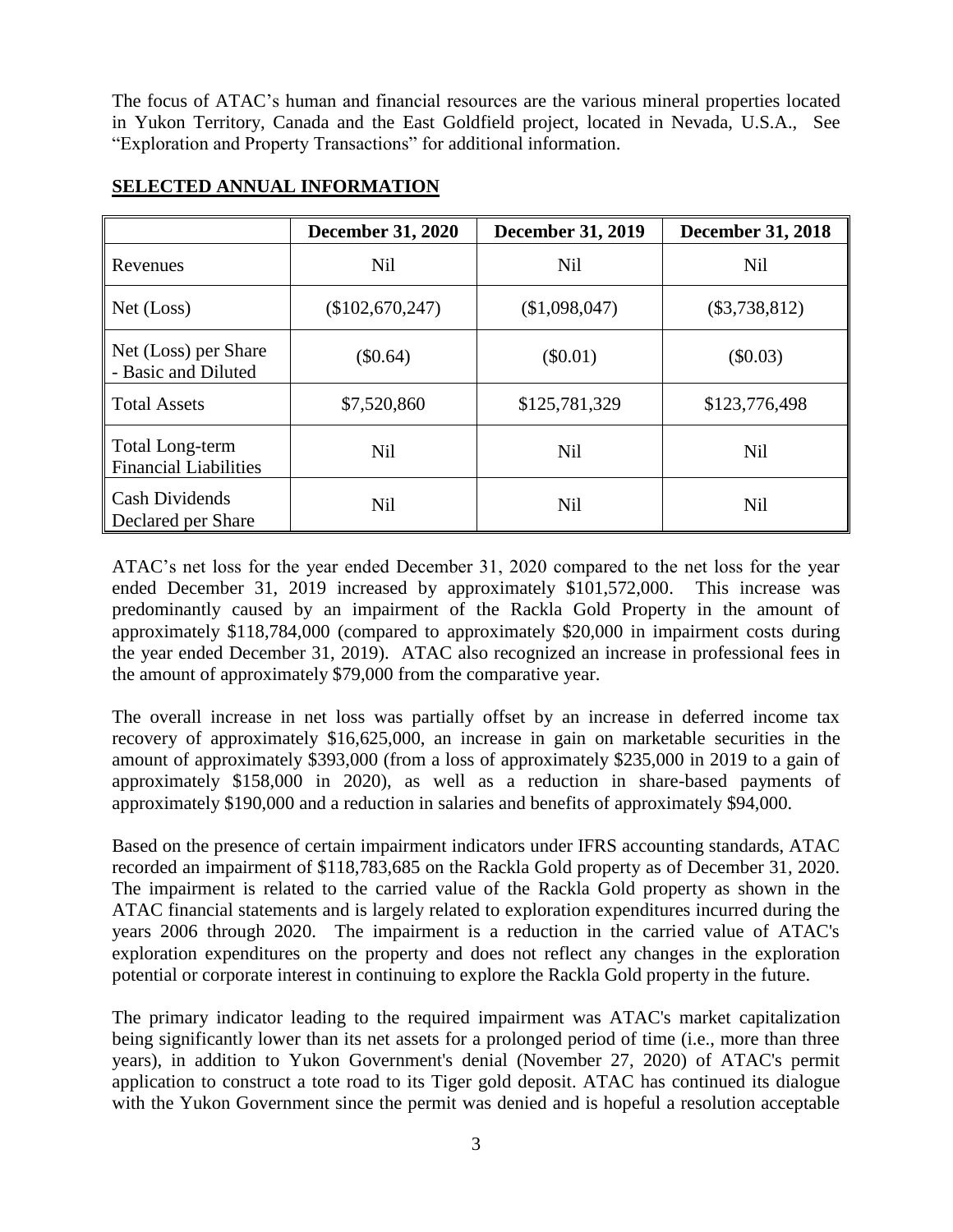to all parties can be reached. ATAC remains fully permitted to conduct air supported advanced exploration across its Rackla Gold property, as it has in all exploration programs conducted to date. ATAC believes the Rackla Gold property still holds significant value and exploration opportunity, as demonstrated by the positive Tiger Deposit PEA, significant gold resources at the Osiris Deposit, and numerous other early-stage gold and base metal targets.

### **SUMMARY FINANCIAL INFORMATION (for the eight quarters ended June 30, 2021)**

The following table shows the results for the last quarter compared to those from the previous seven quarters.

| <b>Period Ending</b> | <b>Revenues</b> | <b>Net Income (Loss)</b> |            |
|----------------------|-----------------|--------------------------|------------|
| June 30, 2021        | <b>Nil</b>      | (\$145,634)              | $(\$0.00)$ |
| March 31, 2021       | <b>Nil</b>      | $(\$308,167)$            | $(\$0.00)$ |
| December 31, 2020    | <b>Nil</b>      | $(\$101,923,561)$        | $(\$0.63)$ |
| September 30, 2020   | <b>Nil</b>      | $(\$358,536)$            | (\$0.00)   |
| June 30, 2020        | <b>Nil</b>      | $(\$32,391)$             | $(\$0.00)$ |
| March 31, 2020       | <b>Nil</b>      | $(\$355,759)$            | $(\$0.00)$ |
| December 31, 2019    | <b>Nil</b>      | $(\$310,683)$            | $(\$0.00)$ |
| September 30, 2019   | <b>Nil</b>      | $(\$291,024)$            | $(\$0.00)$ |

The net loss for the quarter ended June 30, 2021 compared to the net loss for the quarter ended June 30, 2020 increased by \$113,243. This increase was predominantly due to an increase in administrative costs, office rent, employee salaries, professional fees and property examination costs.

# **RESULTS OF OPERATIONS**

ATAC is an exploration stage company and has no operating revenues from mines. Most of its expenditures are exploration related and are capitalized (not accounted as operating expenses). The variations in losses from quarter to quarter over the previous eight financial quarters are largely attributable to variations in share-based payments, gains or losses on sale or option of mineral properties and gains or losses on marketable securities.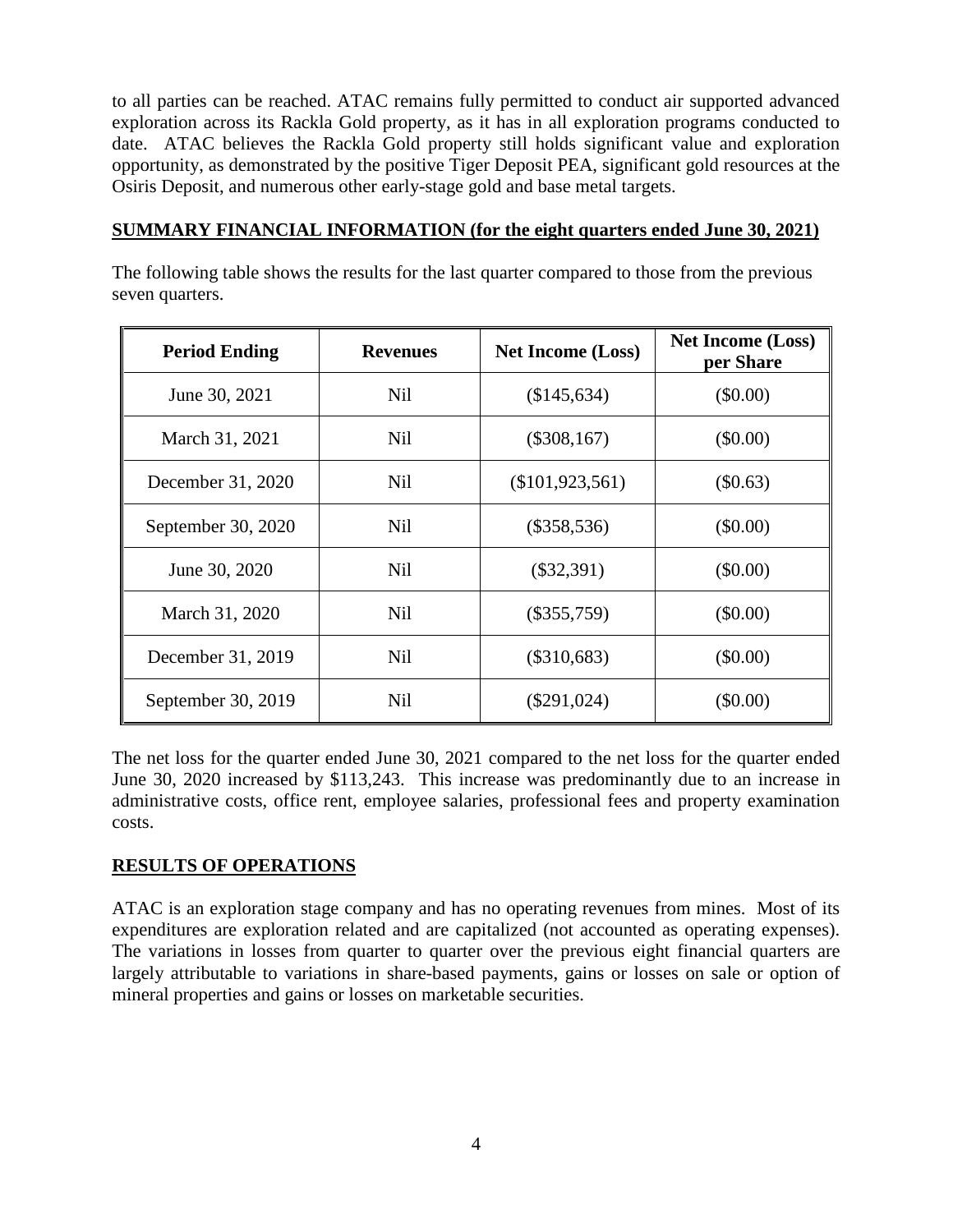# **LIQUIDITY AND CAPITAL RESOURCES**

# (a) Working Capital

As of June 30, 2021, working capital totalled \$8,291,887 compared to \$9,905,804 at June 30, 2020.

### (b) June 2021 Private Placement

On June 25, 2021, ATAC closed a private placement consisting of 14,400,000 hard dollar units at a price of \$0.175 per unit and 2,400,000 flow-through units at a price of \$0.21 per flowthrough unit. Aggregate gross proceeds received by ATAC were \$3,024,000. The flow-through component of the financing, being \$504,000, will be used to fund exploration work on ATAC's Yukon mineral properties. The hard dollar component of the financing, being \$2,520,000 will be used for general working capital purposes and to fund exploration work on the East Goldfield property in Nevada.

All of the hard dollar and the flow-through units were comprised on one common share and onehalf (1/2) of a share purchase warrant. Each whole warrant entitles the holder to purchase one additional common share at a price of \$0.24 until June 25, 2024.

ATAC paid cash commissions totaling \$155,448.60 to various finders including Dundee Goodman Merchant Partners, Haywood Securities Inc., PI Financial Corp. and Kreuzfeld AG, and issued a total of 859,478 finders' warrants. Each finders' warrant entitles the holder to purchase one common share at a price of \$0.24 until June 25, 2024.

All of the securities issued pursuant to these private placements, including any common shares that may be issued pursuant to the exercise of the warrants and the finder warrants, are subject to a hold period in Canada until October 26, 2021.

### (c) April 2021 Private Placement

On April 16, 2021, ATAC closed a 4.8 million flow-through share offering for gross proceeds of \$1,008,000. Proceeds from the placement were used to fund exploration on ATAC's Yukon mineral properties.

### (d) June 2020 Private Placement

On June 30, 2020, ATAC closed a 4,347,827 unit offering for gross proceeds of \$1,000,000. The units were sold at a price of \$0.23 and each unit consisted of one flow-through share and one-half (1/2) of a non-flow-through share purchase warrant. Each whole warrant entitles the holder to purchase one ATAC common share at a price of \$0.27 at any time on or before June 30, 2022.

Cash finders' fees in the amount of \$60,000 and 260,870 finders' warrants were issued as part of the placement. The finders' warrants entitle the holder to purchase one ATAC common share at a price of \$0.23 at any time on or before June 30, 2022.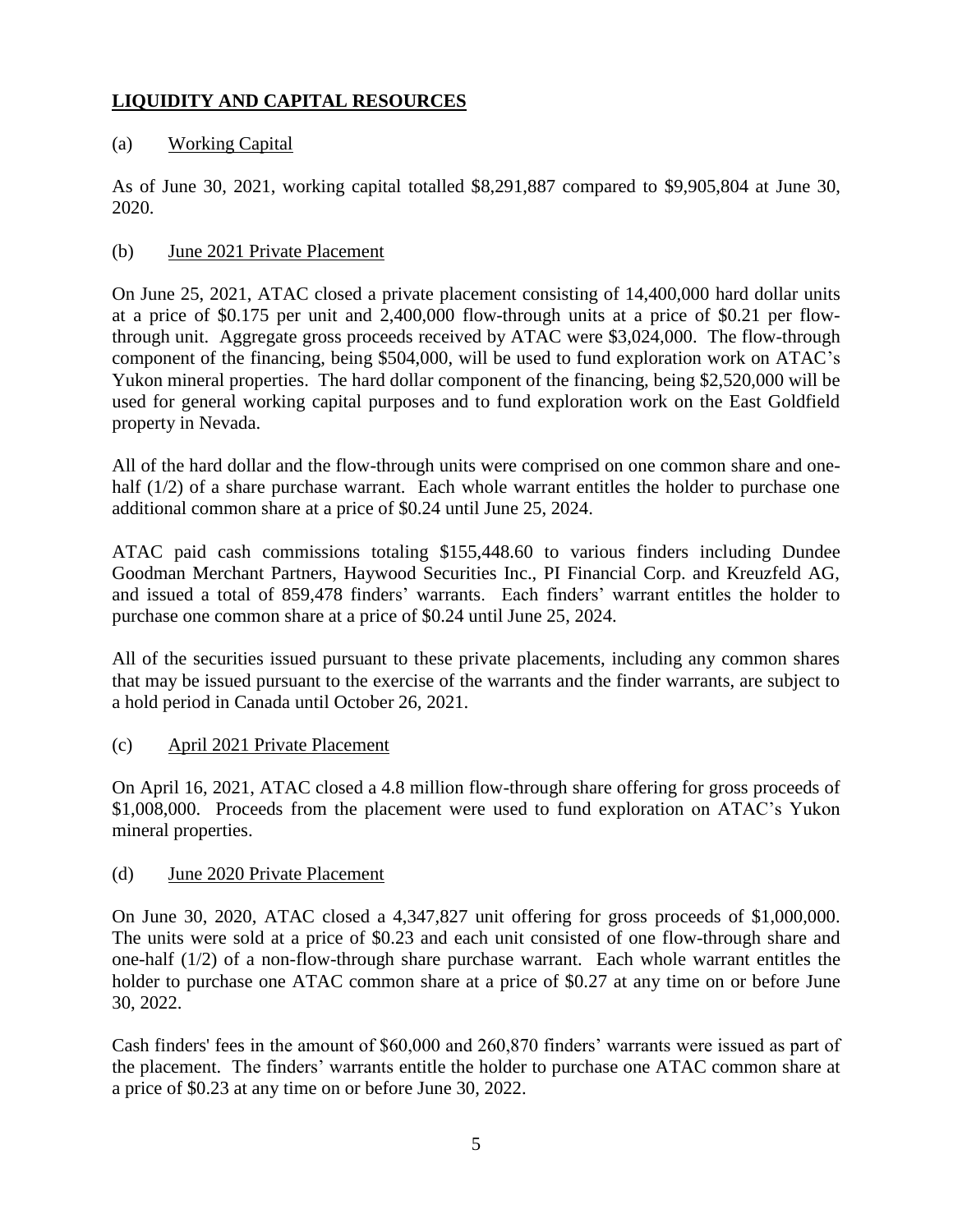The proceeds from the placement were used to fund exploration on the Rackla Gold property.

(e) March 2019 Private Placement

On March 22, 2019, ATAC closed a 10,507,143 unit offering that included 5,253,572 warrants entitling the holders to purchase one additional ATAC share at a price of \$0.425 at any time on or before March 22, 2021. On March 5, 2021, ATAC obtained regulatory approval to extend the term of the warrants to March 21, 2022 and reduce the exercise price to \$0.28 from the original \$0.425.

(f) Equity Portfolio

As of August 26, 2021, ATAC owned marketable securities of other publicly traded junior resource companies with a total market value of approximately \$319,000. These securities were acquired by ATAC pursuant to various property option or sales agreements. See "Risks and Uncertainties" and "Forward Looking Statements" for additional information.

# **OFF-BALANCE SHEET ARRANGEMENTS**

ATAC does not utilize off-balance sheet arrangements.

# **TRANSACTIONS WITH RELATED PARTIES**

# **1. Management**

During the three months ended June 30, 2021, legal fees and disbursements totalling \$35,033 were incurred with a personal law corporation controlled by Glenn R. Yeadon ("Yeadon"), a director and Secretary of ATAC, compared to \$19,322 incurred with Yeadon during the three months ended June 30, 2020. During the six months ended June 30, 2021, legal fees and disbursements totalling \$51,209 were incurred with Yeadon, compared to \$36,947 incurred for the six months ended June 30, 2020.

During the three months ended June 30, 2021, \$3,000 in accounting fees were incurred with Donaldson Brohman Martin ("DBM"), Chartered Professional Accountants, compared to \$11,500 incurred during the three months ended June 30, 2020. During the six months ended June 30, 2021, accounting fees totalling \$14,500 were incurred with DBM compared to \$27,800 incurred for the six months ended June 30, 2020.

During the three months ended June 30, 2021, consulting fees totalling \$10,500 were paid to Douglas O. Goss Professional Corporation ("Goss P.C."), a private company controlled by Douglas O. Goss, a director and the Chairman of ATAC, compared to \$5,250 paid to Goss P.C. during the three months ended June 30, 2020. During the six months ended June 30, 2021, consulting fees totalling \$21,000 were paid to Goss P.C., compared to \$14,000 paid for the six months ended June 30, 2020.

During the three months ended June 30, 2021, consulting fees totalling \$10,500 were paid to Ian Talbot ("Talbot"), ATAC's Chief Operating Officer compared to \$9,844 paid to Talbot in the three months ended June 30, 2020. During the six months ended June 30, 2021, consulting fees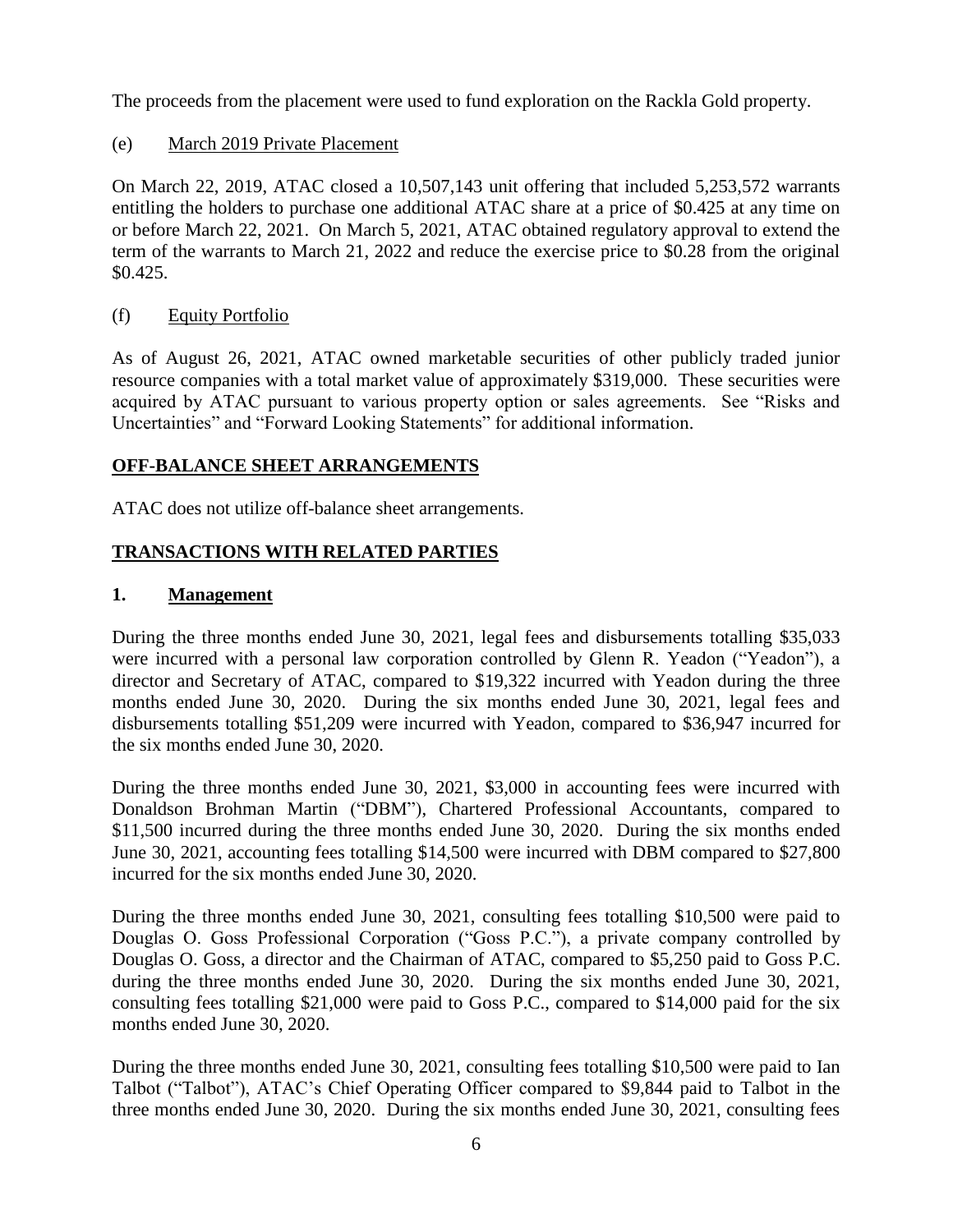totalling \$21,000 were paid to Talbot compared to \$20,344 incurred for the six months ended June 30, 2020.

During the three months ended June 30, 2021, consulting fees totalling \$3,000 were paid to Bruce Kenway ("Kenway"), a director of ATAC, compared to \$1,500 paid to Kenway during the three months ended June 30, 2020. During the six months ended June 30, 2021, consulting fees totalling \$6,000 were paid to Kenway, compared to \$4,300 paid for the six months ended June 30, 2020.

During the three month periods ended June 30, 2021 and June 30, 2020, no consulting fees were paid to Carvest Holdings Ltd. ("Carvest"), a private company controlled by Robert Carne, a director of ATAC. During the six months ended June 30, 2021, consulting fees totalling \$12,470 were paid to Carvest, compared to \$3,190 incurred for the six months ended June 30, 2020.

During the three months ended June 30, 2021, salary in the amount of \$56,250 was paid to Graham Downs ("Downs"), the President and Chief Executive Officer of ATAC, compared to salary in the amount of \$56,299 paid to Downs during the three months ended June 30, 2020. During the six months ended June 30, 2021, salary in the amount of \$112,500 was paid to Downs, compared to \$116,748 paid for the six months ended June 30, 2020.

During the three months ended June 30, 2021, salary in the amount of \$40,641 was paid to Andrew Carne, Chief Financial Officer and Vice President, Corporate and Project Development of ATAC ("Carne"). During the six months ended June 30, 2021, salary in the amount of \$61,875 was paid to Carne. Figures for previous three month and six month periods are not available for comparative purposes as Carne's employment with ATAC commenced on May 1, 2020.

During the three months ended June 30, 2021, salary in the amount of \$30,000 was paid to Adam Coulter, Vice President, Exploration of ATAC ("Coulter"). During the six months ended June 30, 2021, salary in the amount of \$60,000 was paid to Coulter. Figures for previous three month and six month periods are not available for comparative purposes as Coulter's employment with ATAC commenced on May 1, 2020.

# **RISKS AND UNCERTAINTIES**

In conducting its business, ATAC faces a number of risks and uncertainties related to the mineral exploration industry. Some of these risk factors include risks associated with land title, exploration and development, government and environmental regulations, permits and licenses, competition, fluctuating metal prices, the requirement and ability to raise additional capital through future financings and price volatility of publicly traded securities.

(a) Title Risks

Although ATAC has exercised due diligence with respect to determining title to the properties in which it has a material interest, there is no guarantee that title to such properties will not be challenged or impugned. Third parties may have valid claims underlying portions of ATAC's interests. Its claims, permits or tenures may be subject to prior unregistered agreements or transfers or to First Nations land disputes. Title to the claims, permits or tenures comprising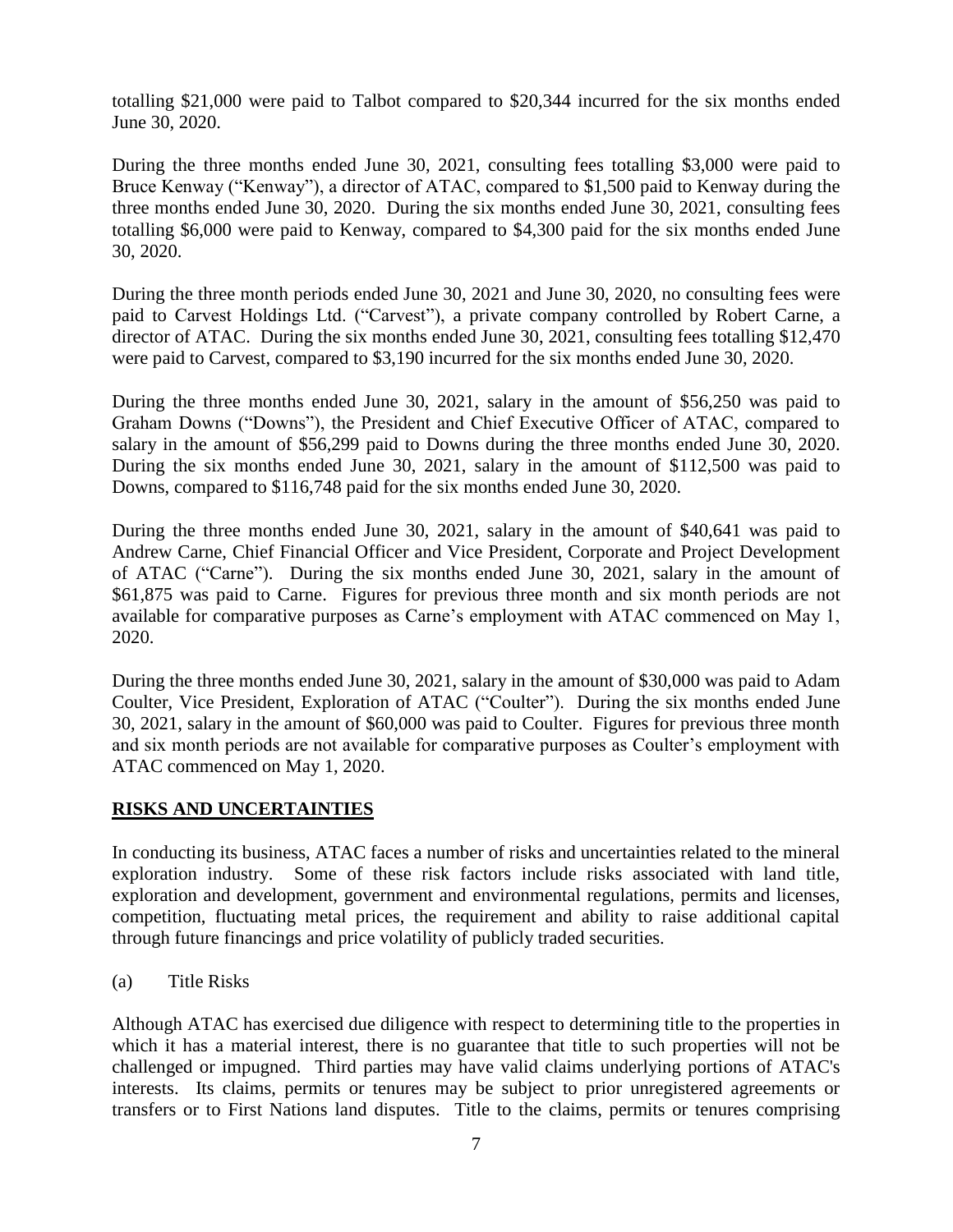ATAC's properties may also be affected by undetected defects. If a title defect exists, it is possible that ATAC may lose all or part of its interest in the property to which such defect relates.

(b) Exploration and Development

Resource exploration and development is a highly speculative business, characterized by a number of significant risks including, but not limited to, unprofitable efforts resulting not only from the failure to discover mineral deposits but also from finding mineral deposits that, though present, are insufficient in quantity and quality to return a profit from production.

(c) Environmental Regulations, Permits and Licenses

ATAC's operations may be subject to environmental regulations promulgated by government agencies from time to time. Environmental legislation provides for restrictions and prohibitions on spills, releases or emissions of various substances produced in association with certain mining industry operations, such as seepage from tailings disposal areas that would result in environmental pollution. A breach of such legislation may result in the imposition of fines and penalties. In addition, certain types of operations require the submission and approval of environmental impact assessments. Environmental legislation is evolving in a manner that means standards are stricter, and enforcement, fines and penalties for noncompliance are more stringent.

ATAC's operations are carried out in accordance with various permits including, but not limited to, surface use, surface disturbance and water use. Permits are issued by the territorial or state governmental or municipal agency having jurisdiction over the matter for which a permit is sought. The issuance of an applicable permit is not guaranteed and ATAC's operations may be delayed, suspended or prohibited from commencing if the necessary permits cannot be obtained in a timely manner or at all.

(d) Competition

The mineral exploration industry is intensely competitive in all its phases, and ATAC competes with other companies that have greater financial and technical resources. Competition could adversely affect ATAC's ability to acquire suitable properties or prospects in the future.

(e) Fluctuating Metal Prices

Factors beyond the control of ATAC have a direct effect on global metal prices, which have fluctuated widely, particularly in recent years. Consequently, the economic viability of any of ATAC's exploration projects and ATAC's ability to finance the development of its projects cannot be accurately predicted and may be adversely affected by fluctuations in metal prices.

(f) Future Financings

ATAC's continued operation will be dependent in part upon its ability to generate operating revenues and to procure additional financing. To date, ATAC has done so through equity financing.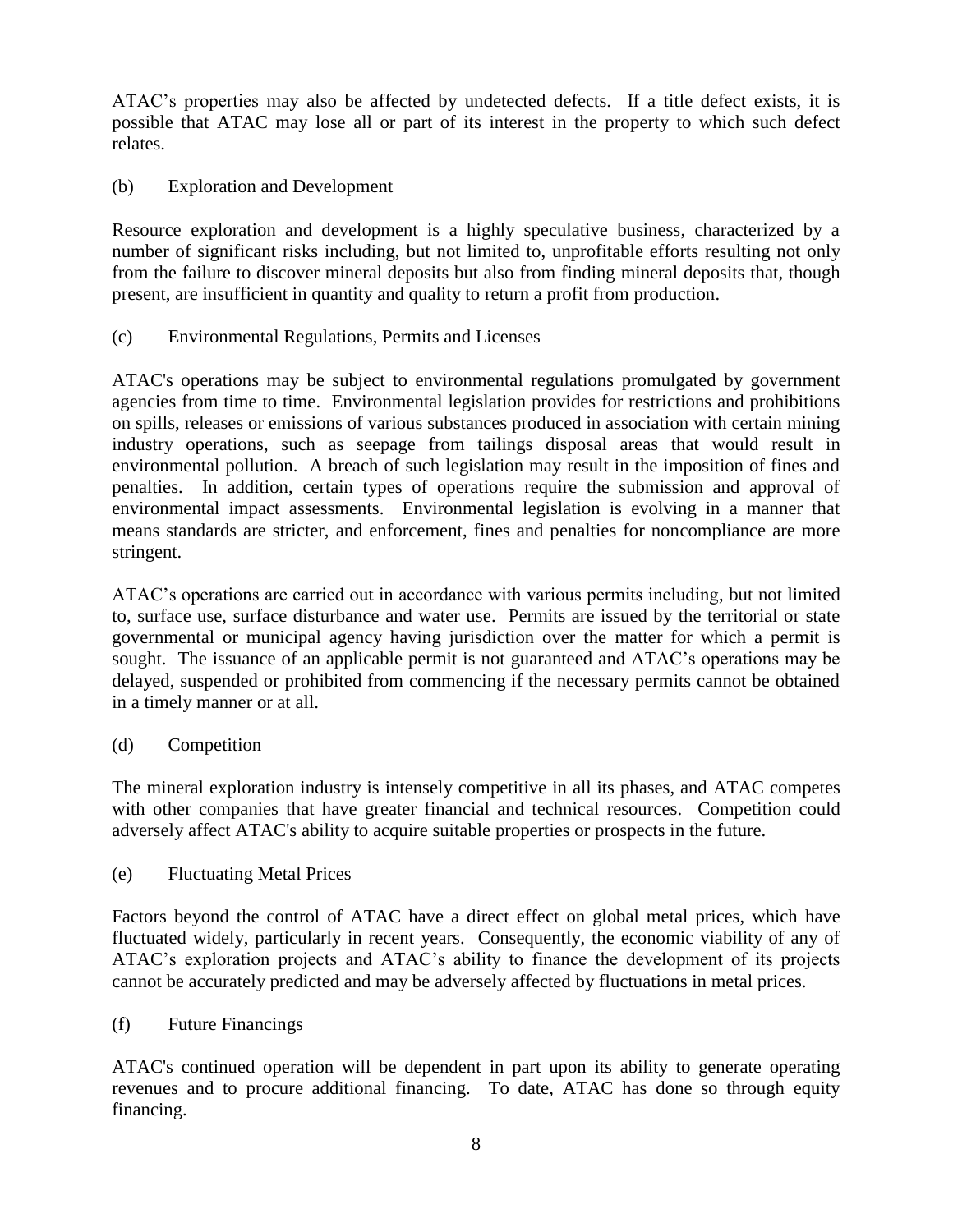Fluctuations of global equity markets can have a direct effect on the ability of exploration companies, including ATAC, to finance project acquisition and development through the equity markets. There can be no assurance that funds from ATAC's current income sources can be generated or that other forms of financing can be obtained at a future date. Failure to obtain additional financing on a timely basis may cause ATAC to postpone exploration or development plans, forfeit rights in some or all of the properties or joint ventures, or reduce or terminate some or all of the operations.

(g) Price Volatility of Publicly Traded Securities

The impacts of the COVID-19 pandemic resulted in significant market volatility and uncertainty throughout 2020. With the uncertainty, investors sought safe-haven assets such as gold which increased in price, particularly during the second half of 2020. Prior to the pandemic, mineral exploration activities were at low levels and global investors were reluctant to make large investments in the securities of junior exploration companies. The improved outlook towards gold in 2020 enabled mineral exploration companies to again access capital, however there can be no assurance that market prices for securities of mineral exploration companies will continue to improve in the short, intermediate or long term during 2021.

# **CRITICAL ACCOUNTING ESTIMATES AND FINANCIAL INSTRUMENTS**

ATAC prepares its financial statements in conformity with IFRS. ATAC lists its significant accounting policies and its financial instruments in Notes 2 and 15 respectively, to its annual audited consolidated financial statements for the twelve months ended December 31, 2020. Of the accounting policies, ATAC considers the following policy to be the most critical to the reader's full understanding and evaluation of ATAC's reported financial results.

# Deferred Exploration Costs

ATAC is in the exploration stage with respect to its investment in natural resource properties and accordingly follows the practice of capitalizing all costs related to each exploration project, until such time as the project is put into commercial production, sold or abandoned. Management reviews capitalized costs on its mineral properties for signs of impairment both quarterly and annually and will recognize impairment in value based upon current exploration results and upon management's assessment of the future probability of profitable revenues from production on the property or proceeds from the sale or option of the property.

# **MANAGEMENT AND BOARD OF DIRECTORS**

On June 9, 2021, Andrew Carne was appointed as the ATAC Chief Financial Officer to replace Larry Donaldson, who resigned from the position on the same date. There were no other changes to the ATAC board of directors or management during the three months ended June 30, 2021, or subsequent to that period.

# **INVESTOR RELATIONS**

All investor relations functions are performed by ATAC management and employees.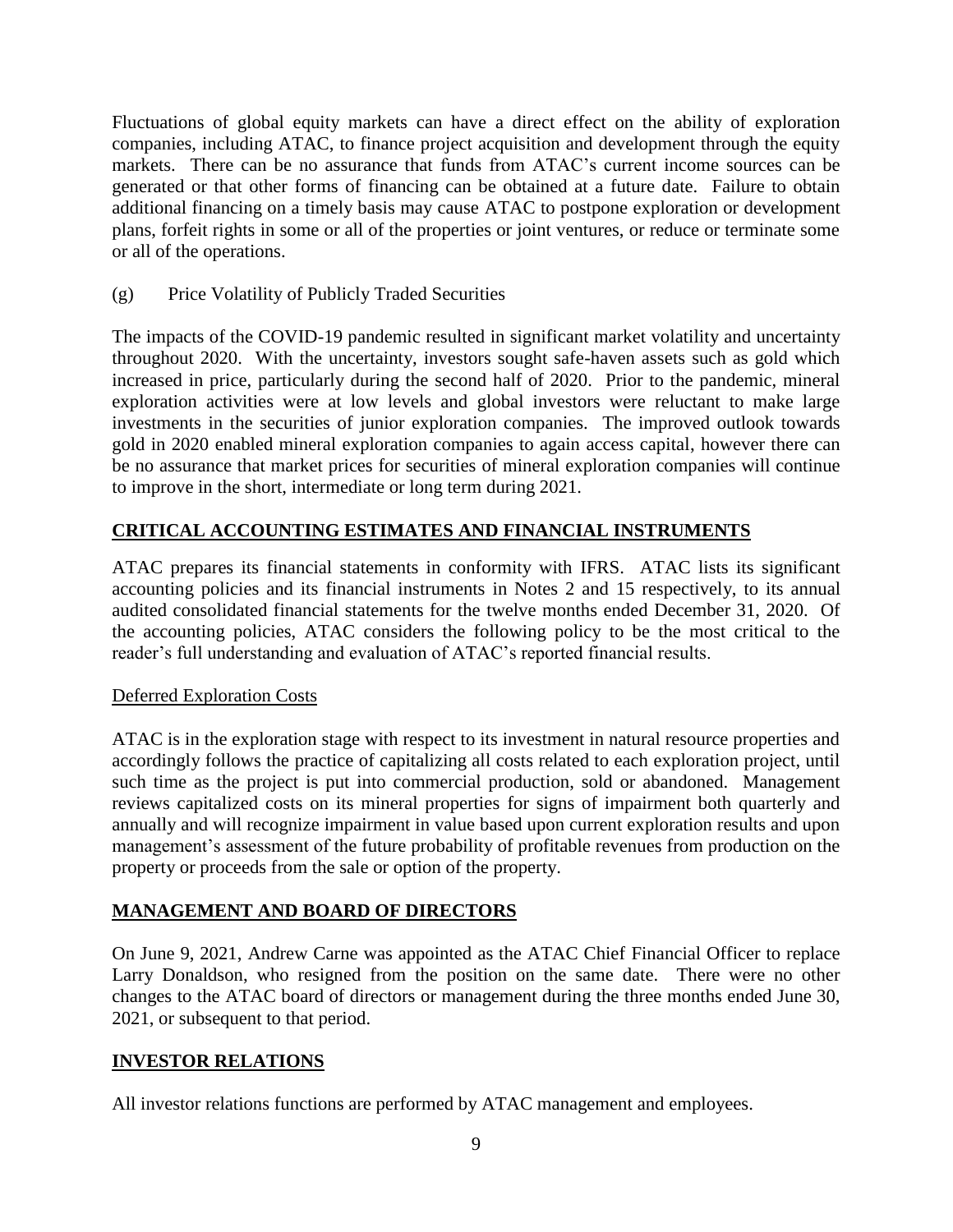# **EXPLORATION AND PROPERTY TRANSACTIONS**

During 2020, ATAC expanded its exploration activities to include a gold project in Nevada. See "East Goldfield Property" for additional information. The addition of a Nevada project enables ATAC to carry out exploration work in the United States during periods of winter inactivity in Yukon.

# **A. East Goldfield, Nevada Property**

The 8.7 km<sup>2</sup> East Goldfield property is currently under option from Silver Range Resources Ltd. ("Silver Range"). The property is located in the Goldfield Mining District where historic production is estimated to have been 4.2 million ounces at 18.55 g/t gold. The East Goldfield property is approximately eight km east of Waterton Global Resource Management's development stage Gemfield project (47.3 million tonnes of measured and indicated mineral resources at 1.03 g/t gold totaling 1,574,000 ounces gold).

The property is a road-accessible project with favourable volcanic stratigraphy, silicic replacement "ledges" and extensive hydrothermal alteration. Approximately 100 small historical surface workings are documented across the project area with the most significant development in the southwestern part of the claims at the former Tom Keane mine. Historic production statistics are not available, however the development consisted of approximately 900 m of workings on 4 levels to a vertical depth of 150 m.

Ten angled RC drill holes were drilled in the immediate vicinity of the Tom Keane mine in 2003 by Metallic Gold Ventures Inc. All drill holes targeted silicic altered north-westerly trending structural zones distal to the main silicic-clay-breccia alteration feature and reported anomalous gold values ( $>0.50$  g/t) across intervals ranging from 1.52 to 44.20 m. Highlights from the program included:

| Hole<br># | From<br>(m) | To<br>(m) | Interval<br>(m) | Gold<br>(g/t) |
|-----------|-------------|-----------|-----------------|---------------|
| $TK-4$    | 51.82       | 56.39     | 4.57            | 2.40          |
| $TK-5$    | 65.53       | 109.73    | 44.20           | 1.03          |
| $TK-6$    | 67.06       | 89.92     | 22.86           | 2.88          |
| incl.     | 70.10       | 74.68     | 4.58            | 8.23          |
| and       | 92.96       | 102.11    | 9.15            | 1.61          |
| $TK-7$    | 85.34       | 102.11    | 16.77           | 1.03          |

\* Drill orientations and true widths are unknown

Since the property was optioned in February 2020, ATAC has collected a total of 1,840 soils and 244 rock samples and completed an airborne LiDAR and hyperspectral survey. This work has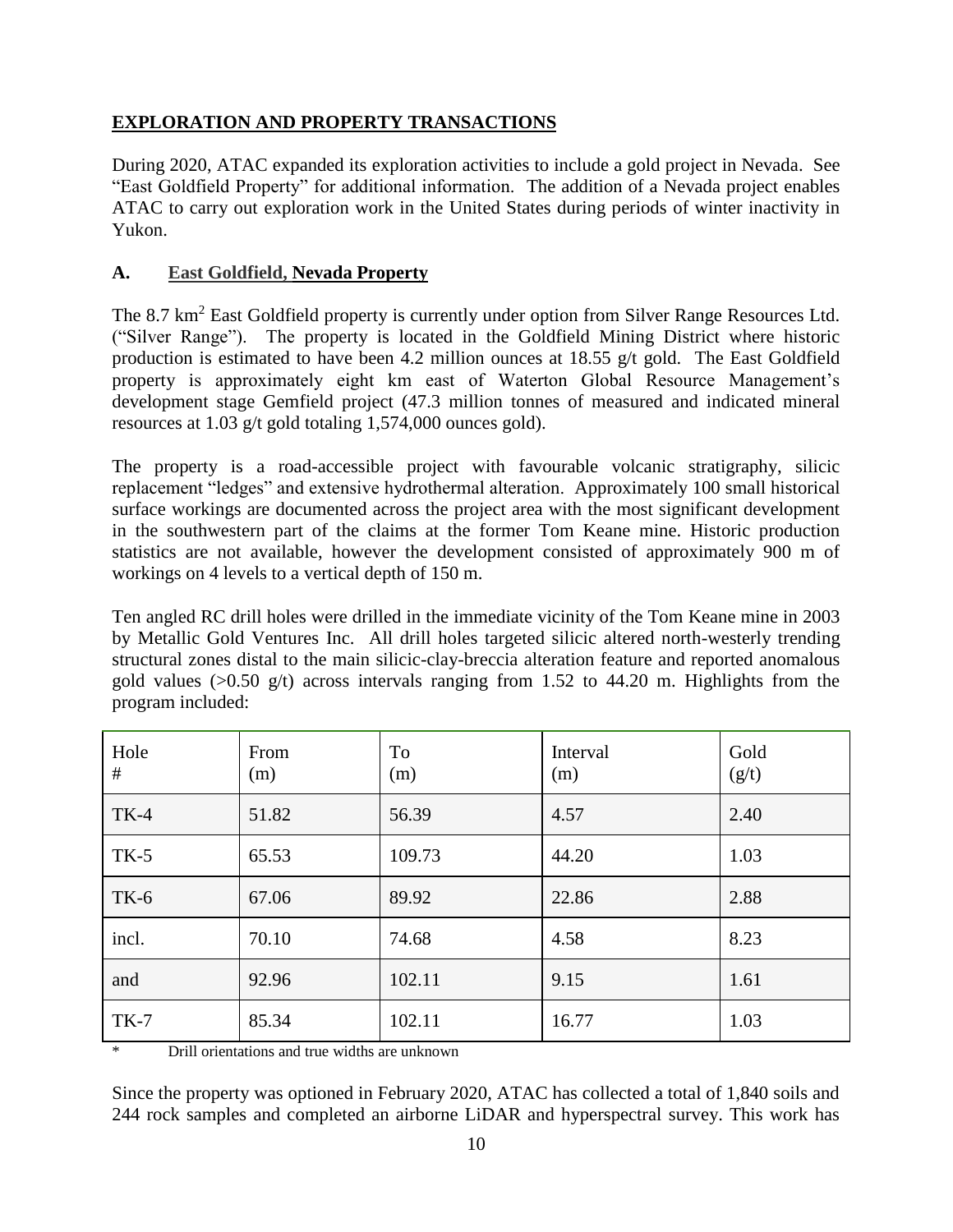led to the discovery of 7 gold bearing vuggy residual quartz epithermal veins. Highlight results of this work are 4.16 g/t gold over 8 m in a rock chip samples across one of the ledges.

Work in 2021 will consist of a 4,000 m RC drill program beginning in August of 2021. Additional prospecting and rock sampling is also planned for 2021. The proposed work program will fall within the limits of an exploration notice and will include:

- drilling proximal to the historical Tom Keane mine, where in 2003, Metallic Ventures Gold Inc. reported 22.86 m of 2.88 g/t gold and 44.2 m of 1.03 g/t gold; and
- regional drilling to test priority targets identified by prospecting work.

Information concerning historical exploration, development and mining at East Goldfield is based on U.S. Geological Survey Mineral Resource Data System records, as well as press releases, website summaries and National Instrument 43-101 technical reports issued by Metallic Ventures Gold Inc. The data in these sources have not been independently verified by ATAC.

# East Goldfield Option

By agreement dated February 20, 2020, Silver Range granted ATAC a two staged option to acquire up to a 100% interest in the East Goldfield property in central Nevada. Under stage one of the option, ATAC can acquire a 75% interest in the East Goldfield property by making aggregate cash payments of \$400,000 by April 1, 2024 and aggregate exploration expenditures of \$10,000,000 by December 1, 2025. Other than a minimum annual exploration expenditure of \$200,000 in each of the first two years of the option, the rate at which expenditures are incurred over the remaining four years, will be at ATAC's sole discretion.

Under stage two of the option, ATAC can acquire the remaining 25% interest in the East Goldfield property by paying \$10,000,000 by June 30, 2026 and granting Silver Range a 2% net smelter return royalty interest. One-half (1%) of the net smelter return royalty interest can be purchased by ATAC for \$1 million.

Silver Range will also be paid a success fee of US\$2 per ounce of gold (or the gold equivalent) on the first 1,000,000 ounces in any future measured or indicated mineral resources or proven or probable mineral reserve on the East Goldfield property. The success fee will be US\$1 per ounce of gold (or the gold equivalent) on all ounces above 1,000,000, in any measured or indicated mineral resources or proven or probable mineral reserve on the property.

If ATAC exercises the stage one option, but not the stage two option, ATAC and Silver Range will form a joint venture to develop the property. Initial ATAC and Silver Range joint venture interests will be 75% and 25%, respectively.

# **B. Yukon Properties**

# **1. Connaught Property**

The 137.3 km<sup>2</sup> Connaught property is owned 100% by ATAC and is located in the Dawson Mining District in west-central Yukon. It lies immediately south of the Sixty Mile placer gold camp, approximately 65 km west of Dawson City.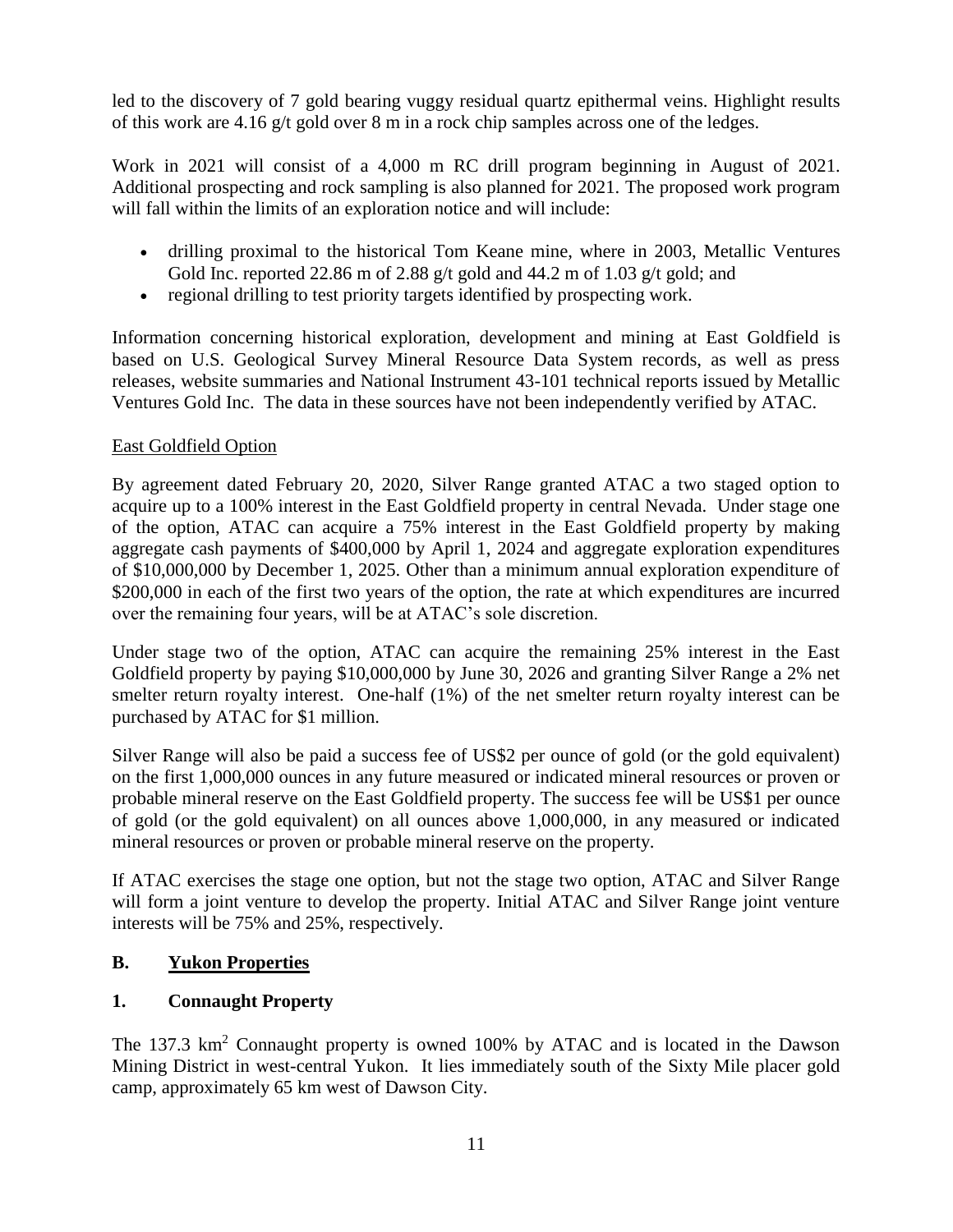The property hosts 26 distinct silver-lead-zinc-gold  $\pm$  copper  $\pm$  zinc epithermal veins over 13 km in combined strike length and 400 m in vertical extent.

Between 1969 and 2003, a total of 2,444 m in 40 diamond drill holes has been completed at the Connaught Project. All epithermal veins remain open along strike and at depth. Where exposed, the veins are typically  $0.3$  to 2 m wide and grade from background up to 4,050 g/t silver, 79.41% lead, 10.90 g/t gold, 1.98% copper and 7.24% zinc,. A historic 240.7 tonne bulk sample completed by previous operators in 1966 and 1976 averaged 2,228.5 g/t silver, 60% lead and  $1.00$  g/t gold.

In 2020, ATAC optioned two adjacent properties and staked additional claim in order to consolidate land on the eastern portion of the property with grassroots copper-molybdenum-plusor-minus-gold porphyry potential. Late Cretaceous Prospector Mountain suite intrusive rocks in this area are associated with significant copper and molybdenum soil anomalies, as well as a localized magnetic high. During 2020, ATAC completed a small soil sampling, prospecting and mapping program at the Connaught property. Assays from the rock and soil samples and the geophysical signature all display remarkable similarities to the nearby Taurus coppermolybdenum-gold porphyry deposit in Alaska.

Work in 2021 will include systematic soil sampling, prospecting and mapping of the porphyry target area. Geophysical data will also be collected, including induced polarization and ground magnetic surveys. Historical drill core will also be located, re-logged and resampled to obtain data for sections described as porphyry mineralization that were not originally assayed.

# **2. Rosy Property**

The 100%-owned 61 km<sup>2</sup> Rosy property is located 77 km east of Whitehorse and surrounds the Red Mountain Molybdenum deposit. The property covers a large system of gold-silver epithermal veins. Property-wide, helicopter-borne VTEM and magnetic surveys were flown during 2007 and soil geochemical surveys, prospecting and geological mapping were conducted in July 2008. This work identified two main areas of vein mineralization and a number of goldin-soil anomalies.

ATAC carried out further soil sampling and prospecting in 2009 and identified additional weakly mineralized veins. In July 2010 Bonaparte Capital Corp. ("Bonaparte") conducted a two hole, 263 m diamond drill program. Results were disappointing and Bonaparte terminated its option on the property in December 2010. A small prospecting program was carried out in the early summer of 2016 and partially funded through the Yukon Mineral Exploration Program.

In December 2016 and April 2017, approximately 260 claims were added to the Rosy Property to cover recently lapsed claims that surround the core of the Red Mountain Molybdenum Deposit owned by Tintina Mines Ltd.

ATAC conducted a small exploration program in June 2017 to follow up on favourable results from 2016 and to evaluate the newly staked ground. Approximately 50 rock samples, 50 silts and 750 soil samples were collected. Results were consistent with those from samples previously collected on the property. No work has been carried out on the property since 2017.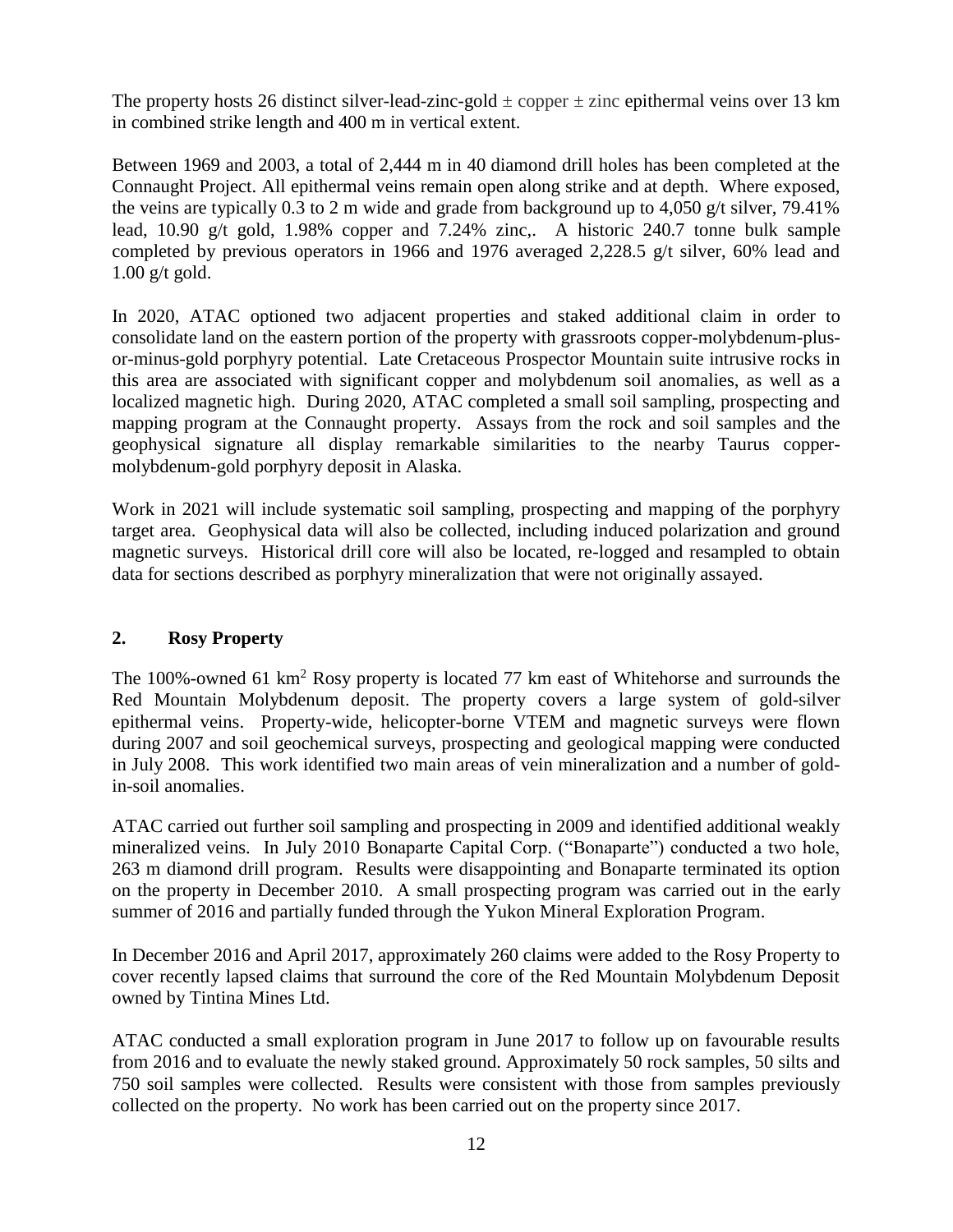Work in 2021 will consist of prospecting, mapping and geochemical sampling to build a more comprehensive understanding of gold-silver potential at the property.

# **3. Rackla Gold Property**

ATAC's Rackla Gold property is located in the Mayo Mining District of central Yukon. The approximate centre of the project area is 100 km northeast of Keno City. The Rackla Gold property area is comprised of 8,739 mineral claims, extending approximately 185 km long by 15 km wide and covering an area of approximately  $1,700 \text{ km}^2$ . ATAC acquired the claims through staking for the purpose of covering the projected extensions of the favourable geology in the area.

The Rackla Gold property lies within a zone of regional-scale thrust faults, which imbricate basinal sediments and platform carbonate rocks. The thrust panel that contains the Rackla Gold property approximately straddles the boundary between the Selwyn Basin and the Mackenzie Platform and contains units belonging to both tectonic elements. ATAC has carried out comprehensive geochemical sampling and prospecting programs over most of the property to evaluate areas of future exploration focus.

From east to west, the Rackla Gold property has been divided into three separate project areas:

- (i) the Osiris project, which hosts the Conrad, Osiris, Sunrise and Ibis Carlin-type gold Deposits;
- (ii) the Orion project, which hosts numerous Carlin-type gold exploration targets; and
- (iii) the Rau project, which hosts the Tiger Gold Deposit, intrusive-related precious and base metals exploration targets and orogenic gold precious metal targets.

Each of the three projects is discussed below.

# **(a) Osiris Project**

The Osiris project is located at the eastern end of the Rackla Gold property. Gold mineralization in the Osiris project area was first discovered in July of 2010 at the Osiris gold showing. Since 2010, four gold deposits have been defined within the Osiris property area: (i) Conrad; (ii) Osiris; (iii) Sunrise; and (iv) Ibis.

A brief summary of each of the four zones is presented below:

(i) Conrad Zone

The Conrad Zone is the largest zone within the Osiris project area and has a footprint of approximately 900 x 500 m. Between 2010 and 2018, a total of 54,609 m in 134 diamond drill holes have been completed. The Conrad Zone remains open in all directions.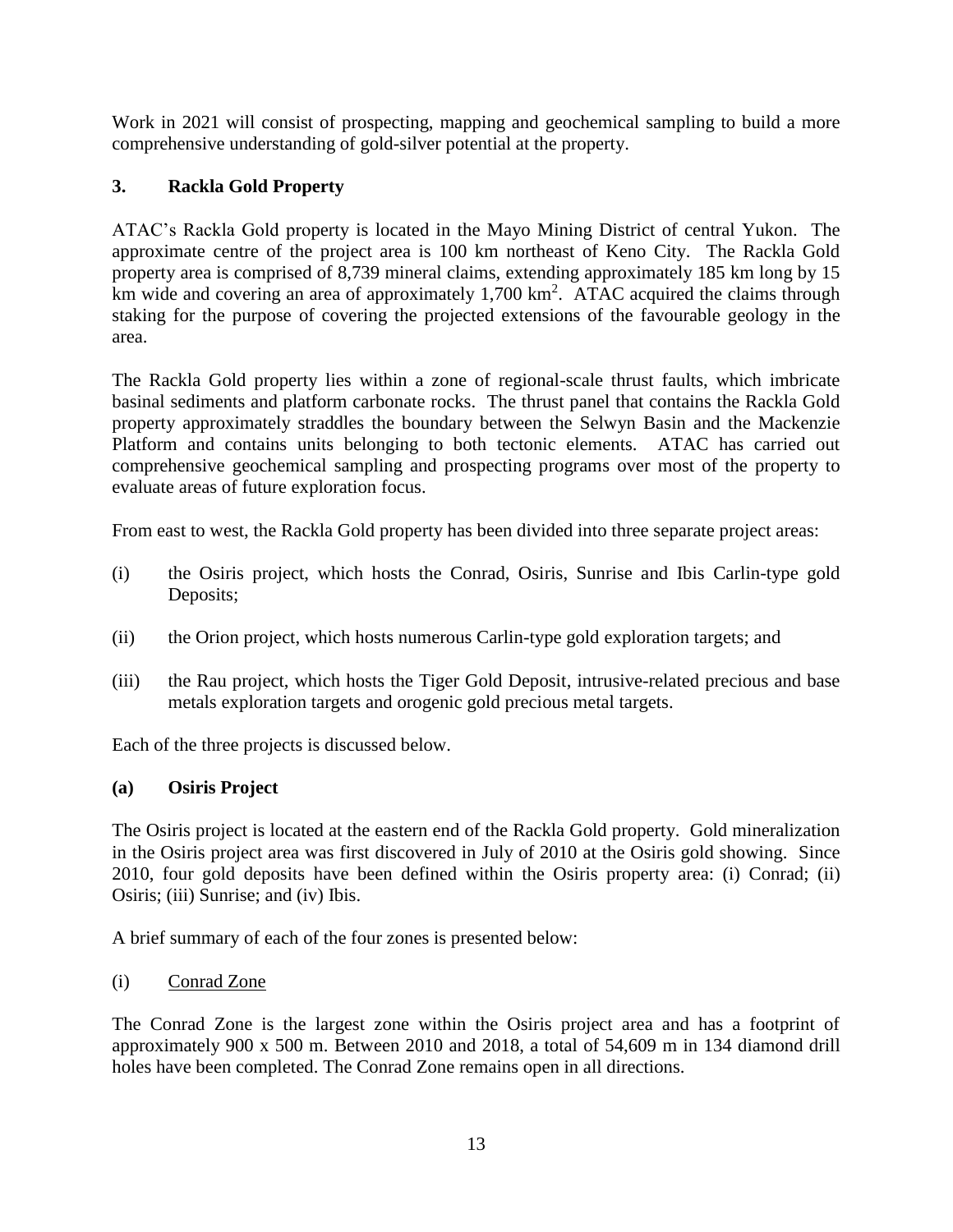Carlin-type mineralization at the Conrad Zone is contained within three structural and stratigraphic settings. In the Conrad Upper Zone, gold mineralization occurs along the stratigraphic contact between limestone and an overlying pyritic siltstone cap unit with the thickest mineralization occurring along the crest of an anticlinal fold. The Upper Zone has been continuously traced by shallow drilling over a strike length of 800 m. Mineralization in the Upper Zone remains open along strike.

Mineralization at the Conrad Middle and Lower Zones is characterized by strong alteration and mineralization proximal to a laterally extensive, near vertical siltstone-limestone contact. Only 300 m of the presently known 800 m long favourable siltstone-limestone contact has been tested in the Middle Zone. Only one hole tested at depth defines the Lower Zone. Mineralization in the Middle and Lower Zones remains open along strike and at depth.

# (ii) Osiris Zone

The Osiris Zone is located 1 kilometer west of the Conrad Zone and has a known stratabound extent of approximately 800 m. Between 2010 and 2018, a total of 17,960 m in 67 diamond drill holes have been completed. The Osiris Zone remains open to the north and at depth.

Gold mineralization at the Osiris Zone is hosted by Neoproterozoic carbonate rocks that are folded into a southerly plunging anticline. Mineralization occurs along stratigraphy in the form of narrow stylolites, stockworks and disseminations of fine grained pyrite associated with realgar and orpiment accompanied by decarbonitization, silicification and peripheral calcite flooding.

### (iii) Sunrise Zone

The Sunrise Zone is 300 m in strike length and is the eastern limb of the Osiris anticline and is continuous with the Osiris Zone. Between 2010 and 2018, a total of 8,408 m in 34 diamond holes have been completed. The Sunrise Zone remains open at depth.

Gold mineralization at Sunrise occurs as a structurally-controlled fracture network paralleling the Sunrise Fault. The Sunrise Zone is hosted with the same Neoproterozoic carbonate rocks as the Osiris Zone.

### (iv) Ibis Zone

The Ibis Zone is located approximately 400 m southwest of the Osiris and Sunrise Zones. Between 2010 and 2016, a total of 6,574 m in 26 diamond drill holes have been completed. The Ibis Zone remains open in all directions.

Gold mineralization here is stratabound and is localized in the same southerly plunging anticlinal structural setting that hosts the Osiris Zone. The style of mineralization in the two zones is very similar with the best gold grades occurring at or near the contact between silty limestone and overlying dolostone. The axial crest of the anticline contains the widest and best mineralized intervals. No work has been carried out at the Osiris Project area since 2018.

See ATAC's website [\(www.atacresources.com\)](http://www.atacresources.com/) for Osiris Project drill results and figures.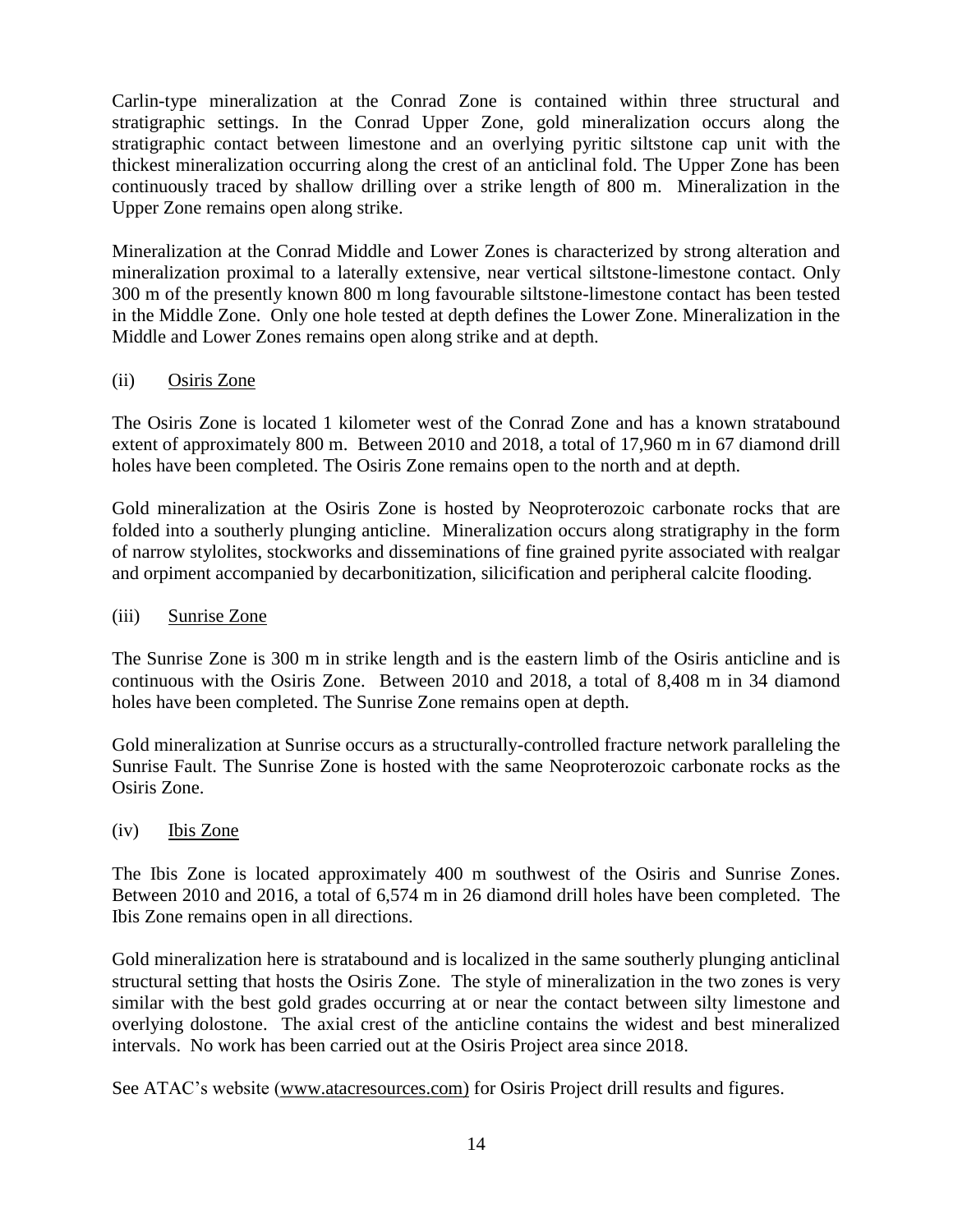### 2018 Mineral Resource Estimate

On June 18, 2018, ATAC issued a summary of an independent National Instrument 43-101 Technical Report entitled ["Technical Report and Estimate of Mineral Resources for the Osiris](http://www.atacresources.com/assets/img/Osiris_Resource_Estimate_and_Technical_Report_2018.pdf)  [Project, Yukon, Canada"](http://www.atacresources.com/assets/img/Osiris_Resource_Estimate_and_Technical_Report_2018.pdf) (the "Osiris Report"). The Osiris Report was prepared by S. Ristorcelli, C.P.G., of Mine Development Associates ("MDA"), P. Ronning, P.Eng., of New Caledonian Geological Consulting, C. Martin, C.Eng., of Blue Coast Metallurgy Ltd., and O. Christensen, C.P.G., of Hardrock Mineral Exploration Inc., all of whom are independent Qualified Persons as defined in National Instrument 43-101. The Osiris Report was filed on SEDAR on July 11, 2018 and can be viewed at [www.sedar.com](http://www.sedar.com/) under the ATAC profile or on ATAC's website at [www.atacresources.com.](http://www.atacresources.com/)

A summary of results from the Mineral Resource as contained in the Osiris Report is presented below:

### **Osiris Project Resource Highlights:**

- Inferred Mineral Resource of 1,685,000 ounces gold at an average grade of 4.23  $g/t$  (in 12.4 Mt), including a pit-constrained Mineral Resource containing 1,055,000 ounces of gold at  $4.08$  g/t (in  $8.0$  Mt);
- Globally competitive discovery cost of CDN \$32/oz of gold\*; and
- All zones outcrop at surface and remain open in multiple directions.
- \* *Discovery costs were calculated using a cumulative exploration cost for the Osiris Project of \$53,168,791. Costs included drilling, helicopter, assays, labour, fixed wing, camp costs, fuel, general camp consumables and winter office work. Globally competitive discovery costs referenced from MinEx Consulting - Technical presentation to the Melbourne Branch of the AusIMM 7th June 2016.*

| <b>ODILIO L'EUTRE</b> |                | Tomi micrica Mincrai Resource Estimate Summar |               |           |  |  |  |
|-----------------------|----------------|-----------------------------------------------|---------------|-----------|--|--|--|
|                       | Gold<br>$Cut-$ | <b>Tonnes</b>                                 | Grade<br>(Au) | Gold (oz) |  |  |  |
|                       | <b>Off</b>     |                                               | $g/t$ )       |           |  |  |  |
| Pit-Constrained       | 1.30 $g/t$     | 8,045,000                                     | 4.08          | 1,055,000 |  |  |  |
| Underground-          | $2.60$ g/t     | 4,335,000                                     | 4.52          | 630,000   |  |  |  |
| Constrained           |                |                                               |               |           |  |  |  |
| <b>TOTAL</b>          |                | 12,380,000                                    | 4.23          | 1,685,000 |  |  |  |

**Osiris Project – Total Inferred Mineral Resource Estimate Summary1,2**

*<sup>1</sup> CIM definition standards were used for the Mineral Resource. The Qualified Person is Steven Ristorcelli, C.P.G. of MDA. <sup>2</sup> Numbers may not add due to rounding. Mineral resources that are not mineral reserves do not have demonstrated economic viability.* 

Each of the Conrad, Sunrise, Osiris and Ibis Zones are included in the resource estimate and occur as replacement bodies with both structural and stratigraphic control. All zones are open in multiple directions. Please see the table below for resources by zone.

| OSILIS I TOJECU - TUGH INICITED IVILIICI AT INESULTUS DY ZUIIU   |               |                  |           |  |  |
|------------------------------------------------------------------|---------------|------------------|-----------|--|--|
|                                                                  | <b>Tonnes</b> | Grade $(Au g/t)$ | Gold (oz) |  |  |
| <b>Pit-Constrained</b> $(1.30 \text{ g/t} \text{ gold cut-off})$ |               |                  |           |  |  |
| Conrad                                                           | 6,487,000     | 4.00             | 835,000   |  |  |
| Osiris                                                           | 474,000       | 4.61             | 70,000    |  |  |
| Sunrise                                                          | 309,000       | 4.23             | 42,000    |  |  |

### **Osiris Project - Total Inferred Mineral Resources by Zone1, 2**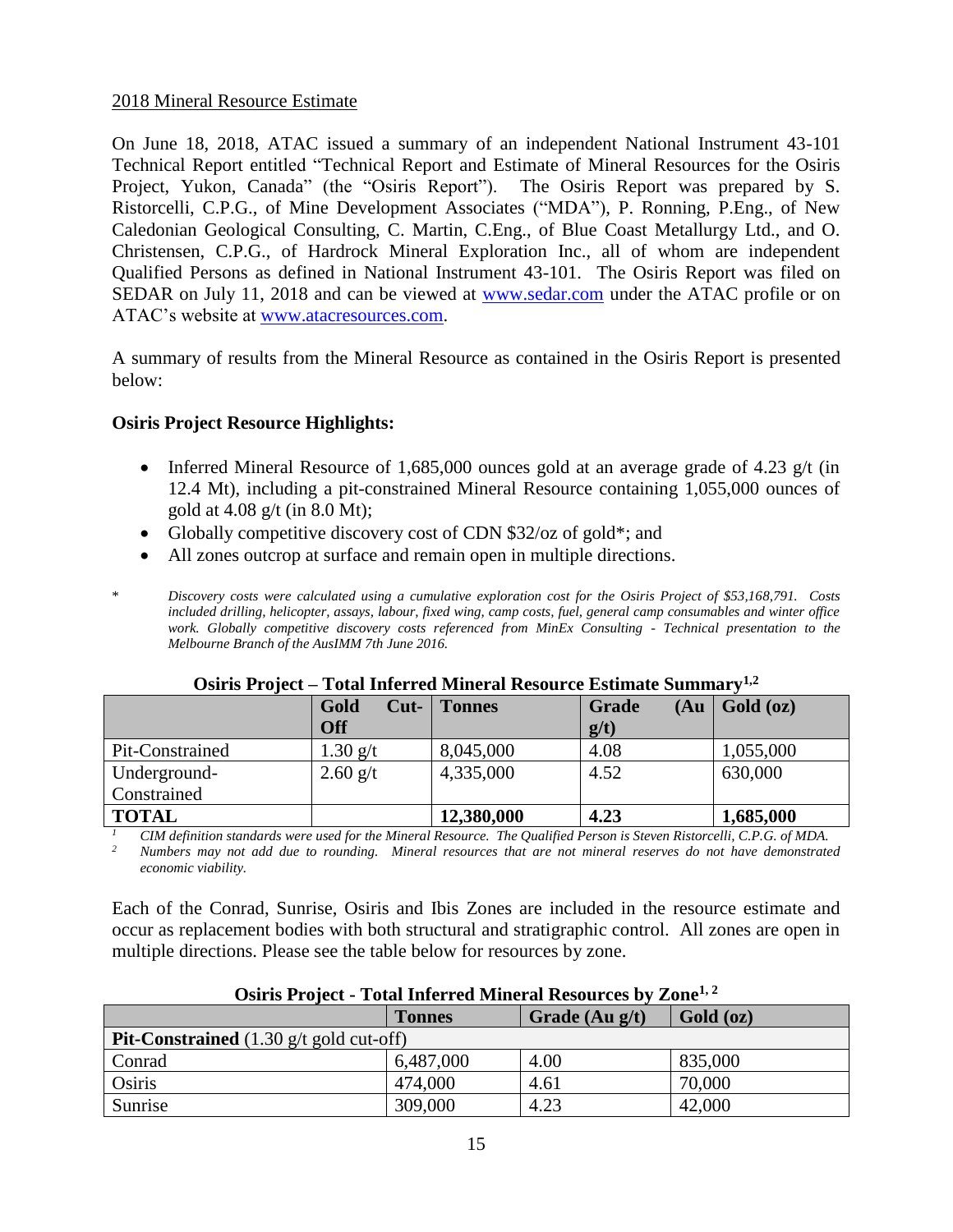| Ibis                                                                       | 775,000    | 4.35 | 108,000   |
|----------------------------------------------------------------------------|------------|------|-----------|
| <b>Total Pit-Constrained</b>                                               | 8,045,000  | 4.08 | 1,055,000 |
| <b>Underground – Constrained</b> $(2.60 \text{ g/t} \text{ gold cut-off})$ |            |      |           |
| Conrad                                                                     | 3,174,000  | 4.46 | 455,000   |
| Osiris                                                                     | 427,000    | 3.79 | 52,000    |
| Sunrise                                                                    | 531,000    | 5.53 | 95,000    |
| Ibis                                                                       | 203,000    | 4.27 | 28,000    |
| <b>Total Underground- Constrained</b>                                      | 4,335,000  | 4.52 | 630,000   |
| <b>TOTAL</b>                                                               | 12,380,000 | 4.23 | 1,685,000 |

*<sup>1</sup> CIM definition standards were used for the Mineral Resource. The Qualified Person is Steven Ristorcelli, C.P.G.of MDA. <sup>2</sup> Numbers may not add due to rounding. Mineral resources that are not mineral reserves do not have demonstrated economic viability.* 

#### **Resource Methodology**

The Mineral Resource estimate contained in the Osiris Report is based on diamond drilling completed at the Osiris Project between 2010 and 2017. Data analysis, domain modeling, grade interpolation and classification were undertaken by Steven Ristorcelli, C.P.G. of MDA. The estimate was prepared using 238 diamond drill holes totalling 78,614 m.

Explicitly modelled gold domains were interpreted using wire frames of the geological model as a guide. In each of the Conrad, Sunrise, Osiris, and Ibis Zones, both high and low grade gold domains were modeled. The grade ranges for the domains were defined separately for each zone based on population breaks for gold on cumulative probability plots and each domain represents distinct and unique geological and mineralogical characteristics. Outliers within each domain were capped prior to three metre down-hole compositing.

Gold grades were estimated into the block model using inverse distance to the third power. Separate estimations using polygonal, nearest neighbor, and ordinary kriging were also completed for validation purposes.

For reporting purposes, technical and economic factors likely to influence the "reasonable prospects for eventual economic extraction" were evaluated by running a series of pit and minestope optimizations at variable gold prices, mining costs, processing costs, and anticipated metallurgical recoveries.

MDA reports resources at cut-offs that are reasonable for deposits like those at Osiris, given anticipated mining methods and processing costs. A gold price of US\$1400 per ounce was used to determine the cut-off grades. Tables showing the pit-constrained and underground Mineral Resources at varying cut-off grades are presented below.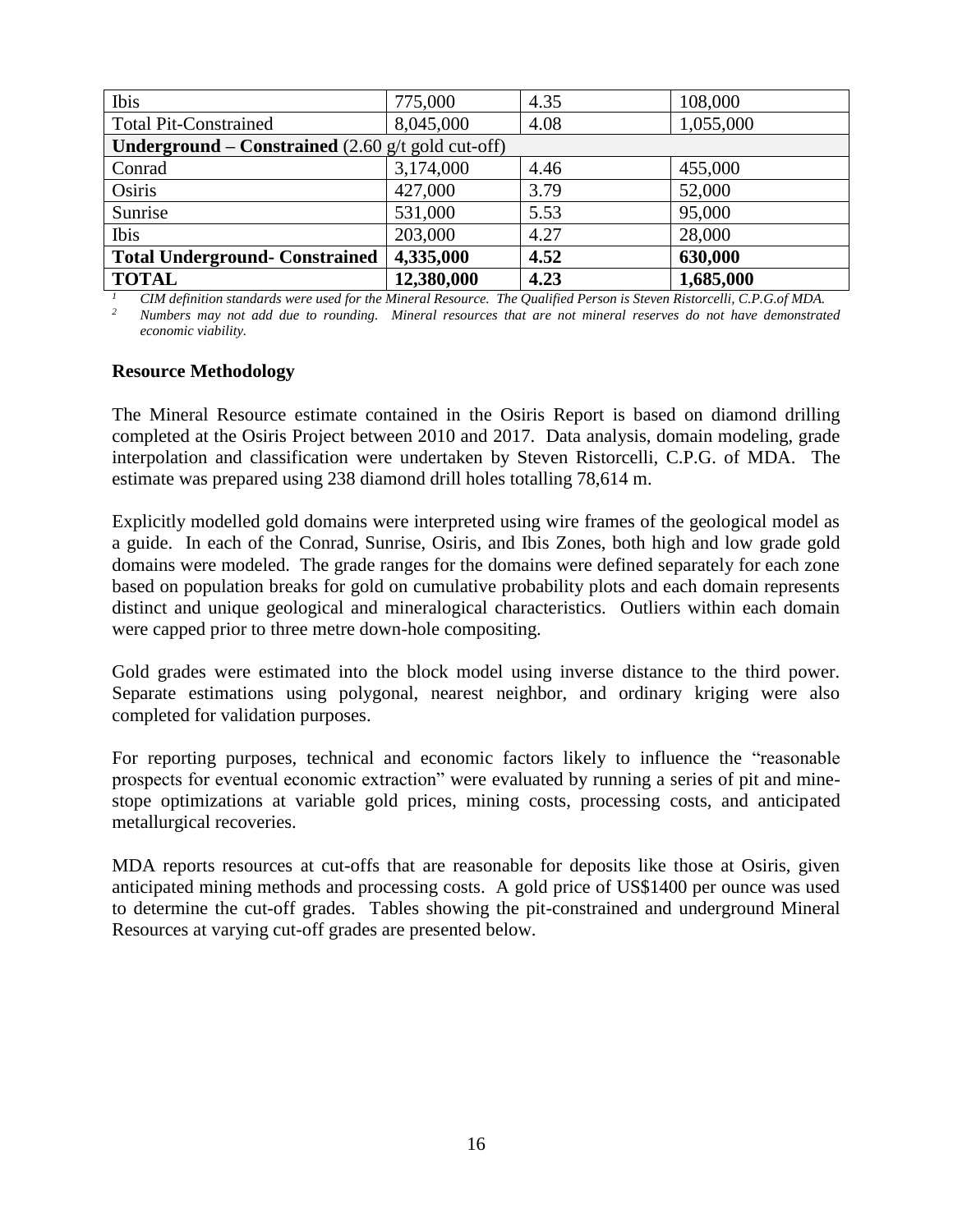| <b>Strauts</b>       |               |                |           |  |  |
|----------------------|---------------|----------------|-----------|--|--|
| Gold Cut-Off $(g/t)$ | <b>Tonnes</b> | Grade (Au g/t) | Gold (oz) |  |  |
| 1.00                 | 9,091,000     | 3.74           | 1,094,000 |  |  |
| 1.20                 | 8,370,000     | 3.97           | 1,069,000 |  |  |
| 1.30                 | 8,045,000     | 4.08           | 1,055,000 |  |  |
| 1.40                 | 7,740,000     | 4.19           | 1,043,000 |  |  |
| 1.60                 | 7,115,000     | 4.42           | 1,012,000 |  |  |
| 2.00                 | 6,030,000     | 4.90           | 949,000   |  |  |
| 2.50                 | 4,885,000     | 5.53           | 868,000   |  |  |

#### **Osiris Project – Total Inferred Pit-Constrained Mineral Resources at Varying Cut-Off Grades1,2**

#### **Osiris Project – Total Inferred Underground-Constrained Mineral Resources at Varying Cut-Off Grades1,2**

| Gold Cut-Off $(g/t)$ | <b>Tonnes</b> | Grade $(Au g/t)$ | Gold (oz) |  |  |
|----------------------|---------------|------------------|-----------|--|--|
| 2.00                 | 6,337,000     | 3.81             | 776,000   |  |  |
| 2.30                 | 5,223,000     | 4.16             | 699,000   |  |  |
| 2.50                 | 4,612,000     | 4.40             | 652,000   |  |  |
| 2.60                 | 4,335,000     | 4.52             | 630,000   |  |  |
| 2.70                 | 4,076,000     | 4.63             | 607,000   |  |  |
| 3.00                 | 3,392,000     | 4.99             | 545,000   |  |  |

<sup>1</sup> *CIM definition standards were used for the Mineral Resource. The Qualified Person is Steven Ristorcelli, C.P.G. of MDA.* $\frac{2}{\pi}$ *Numbers* **was not add due to rounding. Mineral resources that are not mineral reserv** 

*<sup>2</sup> Numbers may not add due to rounding. Mineral resources that are not mineral reserves do not have demonstrated economic viability.* 

The Mineral Resource utilizes all diamond drill hole data up to the end of 2017 and all diamond drill results released in 2018 were not included in the estimation. All diamond drill results released in 2018 are considered 'step out' in nature and were targeted outside of the Mineral Resource. An updated Mineral Resource including the 2018 diamond drilling has not been completed.

# **(b) Orion Project**

The Orion project covers an area of  $780 \text{ km}^2$  and occupies the central third of the Rackla Gold property. The project hosts the 18 km² Anubis cluster and contains thirteen Carlin-type gold prospects, from east to west, the GT, Corona, Anubis, Hydra, Orion, Ana, Dale, Draco, Columbia, Dorado, Lyra, Zodiac and Pyramid showings. Geochemical anomalies occur in clusters in the Orion project area along a regional scale northwest-trending fault system.

Diamond drilling has identified gold mineralization associated with the Anubis fault over a 2.5 km strike length and 540 m down dip. Between 2012 and 2018, a total of 15,018 m in 49 diamond drill holes have been completed at the Orion Project. The Anubis Fault remains open along strike and at depth. Highlight diamond drill results across the Anubis Fault are presented in the table below: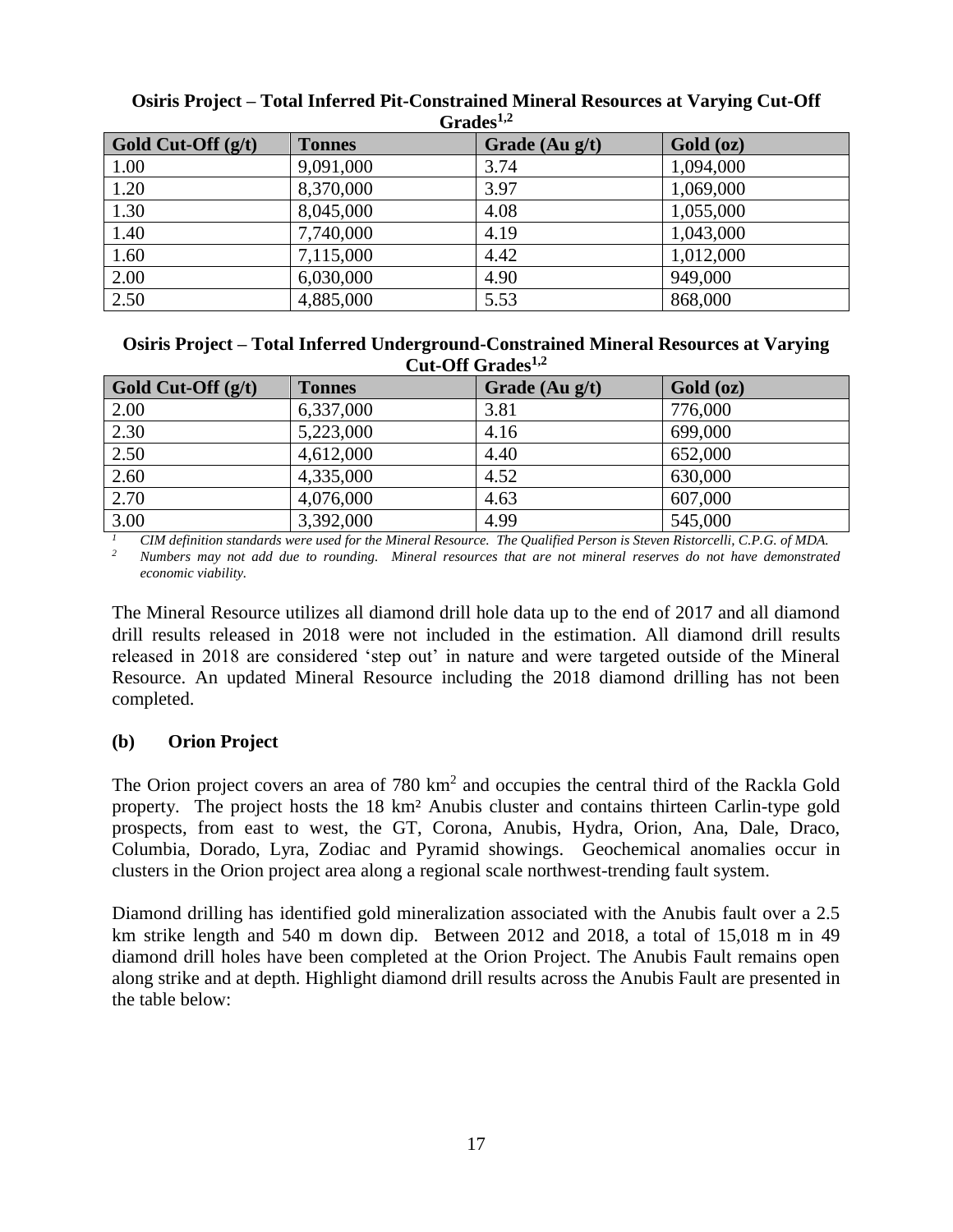| <b>Drill Hole</b> | <b>From</b><br>(m) | T <sub>o</sub><br>(m) | Interval*<br>(m) | Gold<br>(g/t) |
|-------------------|--------------------|-----------------------|------------------|---------------|
| AN-12-001         | 63.09              | 71.60                 | 8.51             | 19.85         |
| $AN-12-003*$      | 69.19              | 85.95                 | 16.76            | 9.08          |
| $AN-16-010*$      | 18.00              | 79.29                 | 61.29            | 2.75          |
| <b>BDO-18-008</b> | 509.84             | 514.50                | 4.66             | 6.95          |
| BDO-18-017*       | 361.80             | 369.41                | 7.61             | 10.48         |
| BDO-18-018        | 166.73             | 177.46                | 10.73            | 7.20          |
| BDO-18-019        | 135.94             | 138.72                | 2.78             | 9.49          |

**Orion Project Highlight Diamond Drill Results**

*\* True widths for diamond drill results are estimated to be 20 – 50% of intersected widths.*

See ATAC's website [\(www.atacresources.com\)](http://www.atacresources.com/) for Orion Project figures.

# **(c) Rau Project**

The [Rau project](http://www.atacresources.com/projects/rackla/rau-trend) lies at the western end of the 185 km long Rackla Gold property and consists of a 22-kilometre-long anomalous geophysical and geochemical trend extending north westerly from the 63 million-year-old felsic Rackla Pluton. The trend hosts the Tiger Deposit as well as the Ocelot silver-lead-zinc discovery. Limited work conducted along trend of the Tiger Deposit since 2008 has led to the discovery of ten additional sediment hosted gold targets (Airstrip, Bengal, Caracal, Cheetah, Condor, Cougar, Jaguar, Panther, Puma and Serval), nine gold+/ copper +/- tungsten skarn targets (Bobcat, Kathy, Hogsback, Ridgecrest, Flat Top and Spotlight) and numerous untested gold, gold-pathfinder and silver-lead-zinc anomalies.

Mineralization at the Rau project occurs within a highly prospective geological setting, situated between the regional scale Dawson and Kathleen Lakes Fault Zones. Mineralization styles within the Rau project are diverse and likely related to a broad hydrothermal mineralizing system related to the Rackla Pluton, located 3 km southeast of the Tiger Deposit.

ATAC's 2019 exploration program began on June 1 and was completed during the first week of October. The program focused on the Rau Project area, specifically the eastern side of the 660 km<sup>2</sup> project area in proximity to the Rackla Pluton. The program was designed to follow up on gold, copper, silver and tin anomalies identified in 2018 and to continue advance exploration work at the Tiger deposit. See "Tiger Deposit" and "Bobcat Target" for additional information.

# (i) Tiger Deposit

The Tiger Deposit is located approximately 55 km northeast of Keno City, Yukon. Current access is by air via a 2,500 foot airstrip located 8 km from the deposit. The Tiger Deposit is a thick north-westerly trending body of carbonate-replacement style gold mineralization hosted by a moderately northeast dipping karsted limestone horizon.

On February 27, 2020, ATAC announced the highlights of an updated Mineral Resource and Preliminary Economic Assessment (the "2020 PEA") for the Tiger Deposit. The 2020 PEA and Mineral Resource update incorporated recent work, including additional diamond drilling, metallurgical test work, and a revised geological model focused on better defining high-grade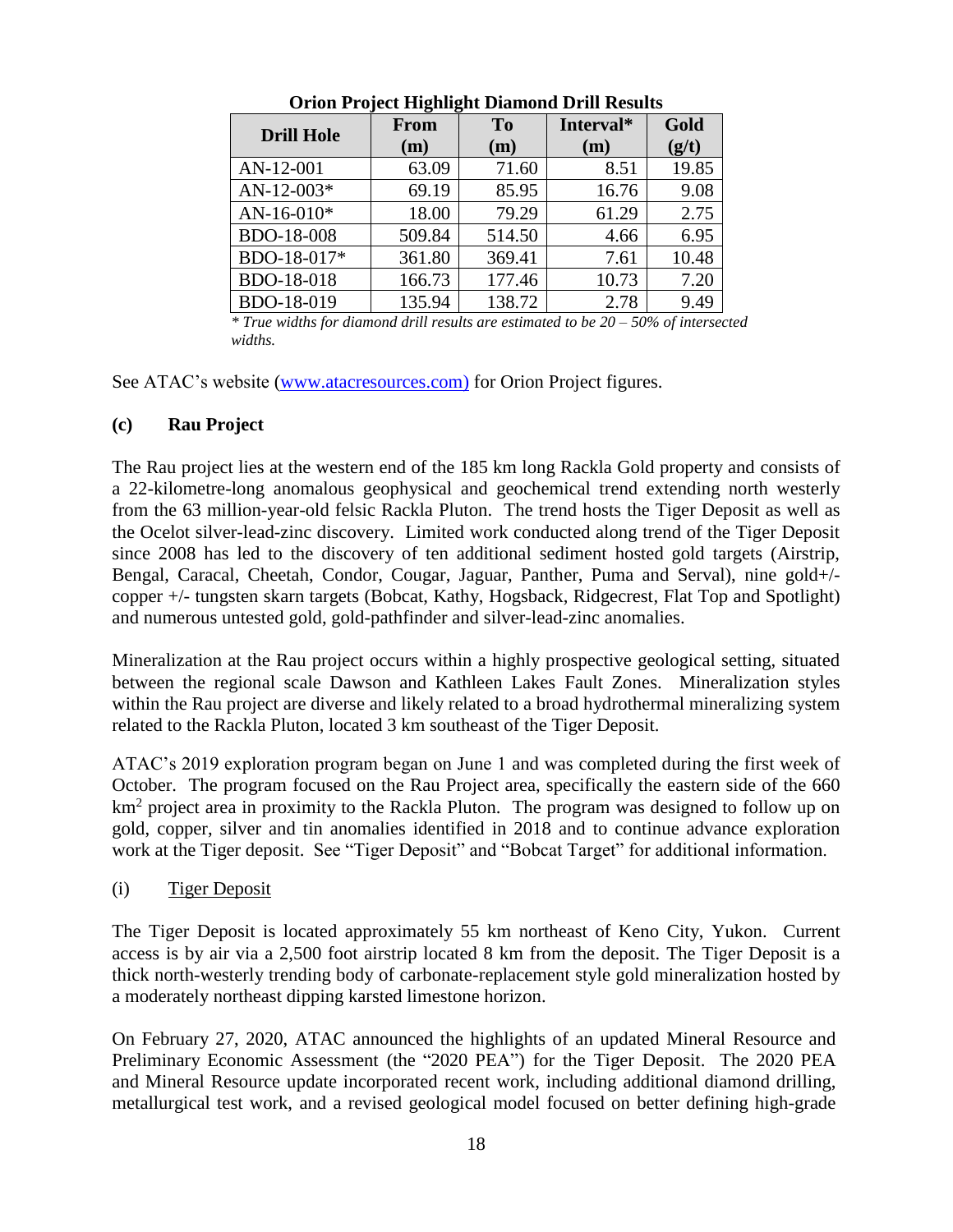trends. A technical report supporting the 2020 PEA in accordance with National Instrument 43- 101 was filed on SEDAR [\(www.sedar.com\)](http://www.sedar.com/) on April 9, 2020. A copy of the report is also available on the ATAC website [\(www.atacresources.com\)](http://www.atacresources.com/)

The 2020 PEA is an update to the preliminary economic assessment report entitled "Technical Report and Preliminary Economic Assessment for the Tiger Deposit, Rackla Gold Project, Yukon Territory, Canada" (the "2016 PEA") filed with Canadian securities regulators on June 14, 2016. A full copy of the 2016 PEA can be viewed under the ATAC profile on SEDAR [\(www.sedar.com\)](http://www.sedar.com/).

# **2020 PEA Highlights**

Highlights from the 2020 PEA, using a base case gold price of US\$1,400/oz and an exchange rate of C\$1.00 equal to US\$0.77 are as set out below. Unless specified otherwise, all values are shown in Canadian dollars.

- NPV(5%) of \$118.2 million and an IRR of 54.5% before tax, and an NPV(5%) of \$85.4 million and an IRR of 42.6% after tax;
- Payback period of 1.24 years (pre-tax);
- All-in sustaining cost of US\$661/oz;
- Approximately 267,000 ounces of gold produced at an average diluted grade of 3.82  $g/t$ ;
- Peak annual production of 72,860 ounces of gold in the first operating year, with an average production of 61,900 ounces of gold per year for the first three years;
- Total project life of seven years, including one year of construction and prestripping followed by six years of operation; and
- Pre-production capital costs of \$110.1 million.

The mineral resource update was completed by Mine Development Associates ("MDA") of Reno, Nevada. The preliminary economic assessment was completed by Tetra Tech Canada Inc. of Vancouver, British Columbia (mining, processing, infrastructure, financial analysis, environmental); Knight Piesold Ltd. of Vancouver, British Columbia (tailings and waste management); and Blue Coast Metallurgy Ltd (metallurgy) of Parksville, British Columbia.

| <b>Parameter</b>                             | <b>2016 PEA</b> | <b>2020 PEA</b> |  |  |  |
|----------------------------------------------|-----------------|-----------------|--|--|--|
| Gold Price (US\$/oz)                         | \$1,250         | \$1,400         |  |  |  |
| Exchange Rate (US\$/C\$)                     | \$0.78          | \$0.77          |  |  |  |
| Pre-Tax NPV $(5\%)$ (C\$M)                   | \$106.6         | \$118.2         |  |  |  |
| Pre-Tax IRR                                  | 34.8%           | 54.5%           |  |  |  |
| Pre-Tax Payback (years)                      | 1.85            | 1.24            |  |  |  |
| Post-Tax $\overline{\text{NPV}(5\%)}$ (C\$M) | \$75.7          | \$85.4          |  |  |  |
| Post-Tax IRR                                 | 28.2%           | 42.6%           |  |  |  |
| Post-Tax Payback (years)                     | 1.93            | 1.40            |  |  |  |
| <b>Total Recovered Gold</b>                  | 302,307         | 267,090         |  |  |  |
| Pre-Production Capital (C\$M)                | \$109.4         | \$110.1         |  |  |  |
| Sustaining Capital (C\$M)                    | \$8.3           | \$9.3           |  |  |  |
| Strip Ratio (waste to ore)                   | 4.9:1           | 5.3:1           |  |  |  |

| <b>Table 1: Comparison with 2016 PEA</b> |  |  |  |  |
|------------------------------------------|--|--|--|--|
|------------------------------------------|--|--|--|--|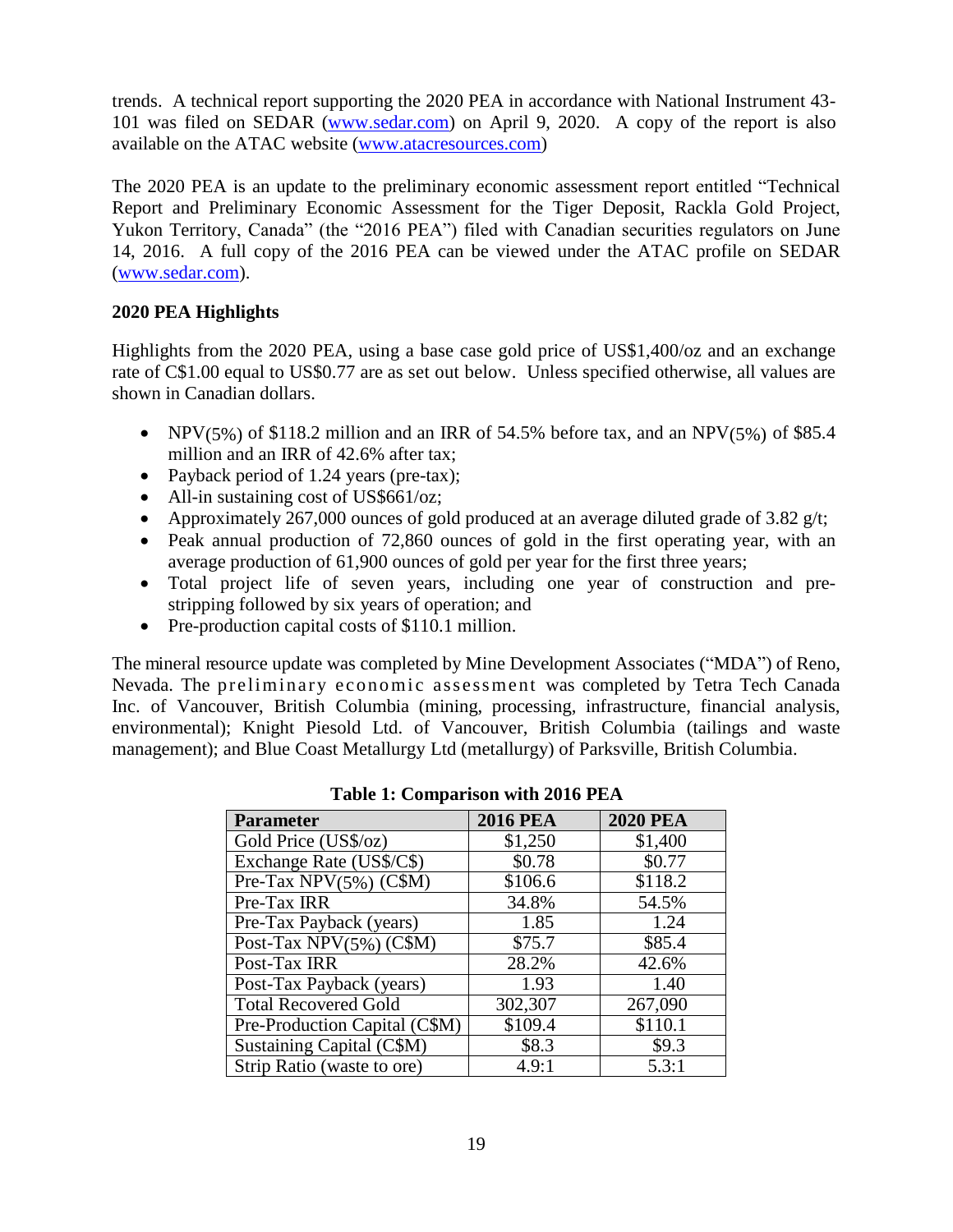### **Economic Sensitivities**

The following tables demonstrate the sensitivity of the Tiger Deposit pre-tax economics to changes in the price of gold and exchange rates. The base case, highlighted in the tables below, assumes US\$1,400 per ounce of gold at an exchange rate of C\$1.00 equal to US\$0.77.

| <b>Gold Price (US\$/oz)</b> | \$1,250 |       |       |       | $ \$1,300 $ \$1,350   \$1,400   \$1,450   \$1,500   \$1,550 |       |                                                                  |
|-----------------------------|---------|-------|-------|-------|-------------------------------------------------------------|-------|------------------------------------------------------------------|
| Pre-Tax NPV $(5\%)$ (C\$M)  | \$74.9  |       |       |       |                                                             |       | \$89.4 \ \ \$103.8 \ \ \$118.2 \ \ \$132.6 \ \$147.0 \ \$161.4 \ |
| Pre-Tax IRR                 | 38.7%   | 44.1% | 49.4% | 54.5% | 59.4%                                                       | 64.3% | 69.2%                                                            |

### **Table 2: Summary of Gold Price Sensitivity (0.77 US\$/C\$)**

### **Table 3: Summary of Exchange Rate Sensitivity (US\$1,400/oz Au)**

| <b>Exchange Rate (US\$/C\$)</b> | 0.75    | 0.76  | 0.77    | 0.78    | 0.79    |
|---------------------------------|---------|-------|---------|---------|---------|
| Pre-Tax NPV $(5\%)$ (C\$M)      | \$129.0 | 21235 | \$118.2 | \$113.0 | \$108.0 |
| Pre-Tax IRR                     | 58.2%   | 56.3% | 54.5%   | 52.6%   | 50.9%   |

### **Opportunities for Future Improvement**

The updated Resource and PEA provide a number of key opportunities to further enhance the value of the Tiger Project:

- Refined geology model identified significant high grade trends which are open along strike;
- Detailed review of geology and drilling identified areas where infill drilling could improve grade and resource continuity;
- Drilling to date has been limited in depth as only open pit mining has been contemplated. Opportunities exist to extend sulphide mineralization at depth with grades which could potentially support underground mining, as demonstrated by the undergroundconstrained portion of the resource; and
- Prospecting, mapping and geochemical sampling has identified numerous nearby earlystage targets which could provide further oxide and sulphide gold mineralization.

# **Mining and Processing**

Consistent with previous studies, the Tiger Project has been modelled as an owner-operator, conventional truck-and-shovel open-pit mining operation with a conventional carbon-in-pulp ("CIP") gold recovery process. Year-round operations would be supported via a 68 km tote road, which would connect the project to the Yukon highway system, near Keno City.

A total of 2.7 Mt of mineralized material and 14.4 Mt of waste rock will be produced from the pit during the 7 years of mining operations and pre-stripping. The life-of-mine ("LOM") average diluted gold grade is 3.82 g/t. The LOM stripping ratio (defined as waste material mined divided by mineralized material mined) is 5.3:1.

Mineralized material will be crushed, ground and cyanide leached in a conventional CIP circuit, with production of doré bars on site via a standard adsorption, desorption and recovery treatment. Based on the results of metallurgical test work and the mining schedule, projected LOM average recoveries are 90.5% for oxide material and 60.8% for sulphide material.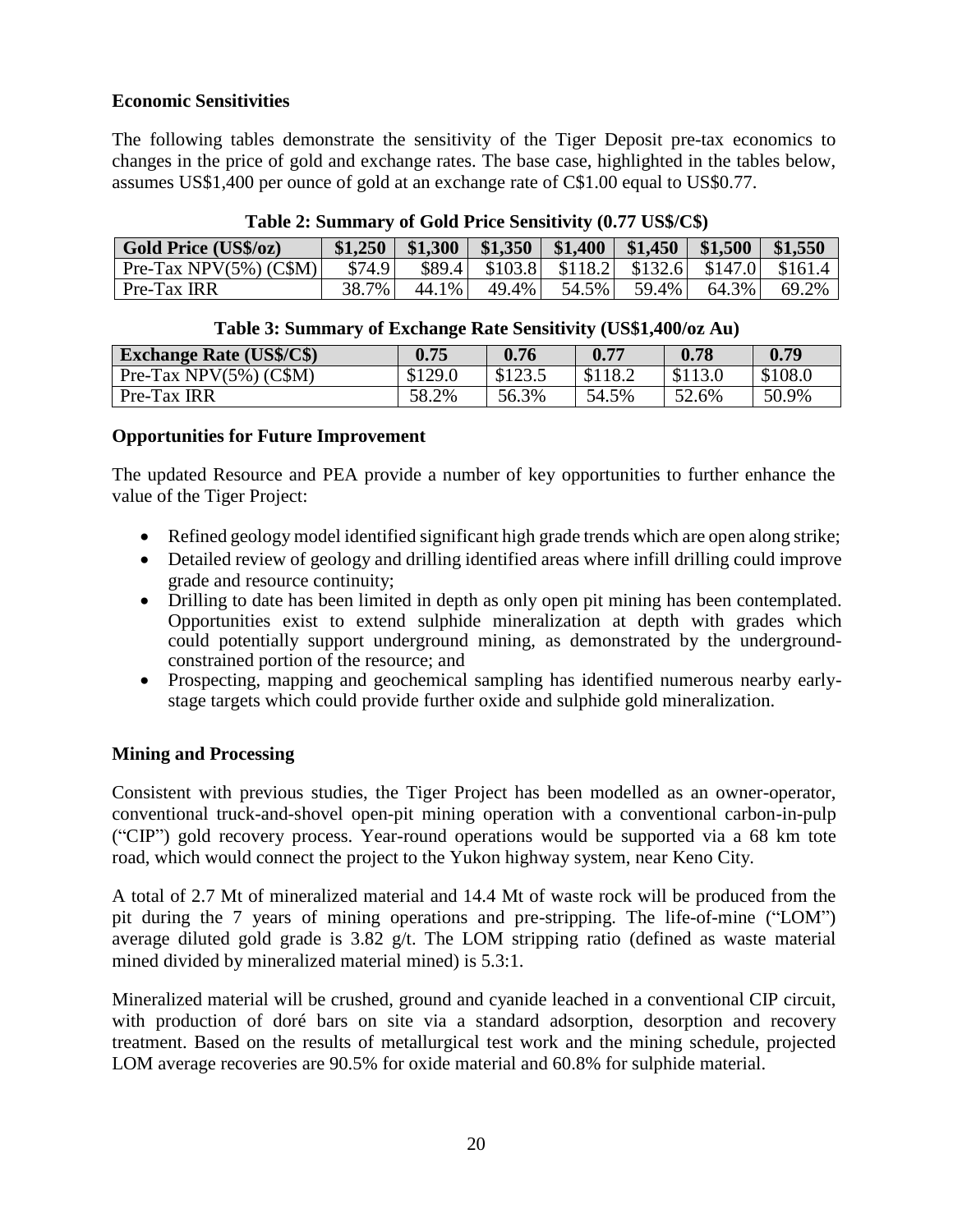The processing plant will operate year-round at a rate of 1,500 tonnes per calendar day, and will achieve full throughput in Year 2. Peak annual production will be approximately 72,860 oz of gold in Year 1, with a LOM average annual production of approximately 45,000 oz gold. Production during the first three operating years averages 61,900 ounces of gold per year.

### **Capital and Operating Costs**

Total LOM capital costs are \$119.4 million, with \$110.1 million in pre-production costs, and \$9.3 million in sustaining capital. To minimize initial capital costs, the PEA has assumed that modular equipment would be used where possible and that some equipment and facilities will be leased.

**Table 4: Pre-Production and Sustaining Capital Costs Area Pre-Production (\$M) Sustaining**

The following tables summarize the project capital and operating costs.

| Area                          | <b>Pre-Production (\$M)</b> | <b>Sustaining</b> | Life-of-Mine (\$M) |
|-------------------------------|-----------------------------|-------------------|--------------------|
| Site Infrastructure           | \$8.4                       |                   | \$8.4              |
| <b>Access Road</b>            | \$11.6                      |                   | \$11.6             |
| Open Pit Mining*              | \$10.4                      |                   | \$10.4             |
| <b>Materials Crushing</b>     | \$2.0                       |                   | \$2.0              |
| and                           |                             |                   |                    |
| Process Plant                 | \$30.4                      |                   | \$30.4             |
| Tailings and Water            | \$8.0                       | \$9.3             | \$17.3             |
| Management                    |                             |                   |                    |
| Project Indirects             | \$20.8                      |                   | \$20.8             |
| Owner's Costs                 | \$1.3                       |                   | \$1.3              |
| Contingencies $\overline{**}$ | \$17.2                      |                   | \$17.2             |

*\* Includes capitalized pre-production mining costs. Major mining equipment is leased.*

*\*\* Contingencies were factored on an area-by-area basis depending on the detail level of each estimate.*

| <b>Area</b>                           | <b>LOM</b> Average |
|---------------------------------------|--------------------|
| Mining Cost $(\frac{C}{T})$ mined)*   | \$4.28             |
| Processing Cost (\$/t processed)      | \$29.88            |
| G&A (\$/t processed)                  | \$15.33            |
| Surface Services (\$/t processed)     | \$4.68             |
| Tailings & Waste (\$/t processed)     | \$0.64             |
| Camp & Genset Leasing $(\frac{f}{f})$ | \$1.68             |
| Equipment Leasing (\$/t processed)    | \$3.55             |

|  |  | <b>Table 5: Operating Costs</b> |  |
|--|--|---------------------------------|--|
|--|--|---------------------------------|--|

*\* Not including capitalized pre-production mining costs*

#### **Mineral Resource**

MDA completed an updated mineral resource incorporating work completed on the project since 2015. The 2020 resource includes a significantly more detailed geological model which better delineates high-grade trends throughout the deposit. Furthermore, the 2020 resource incorporates pit and underground constraints to meet a test of "reasonable prospects of economic extraction" in accordance with current CIM Best Practice Guidelines.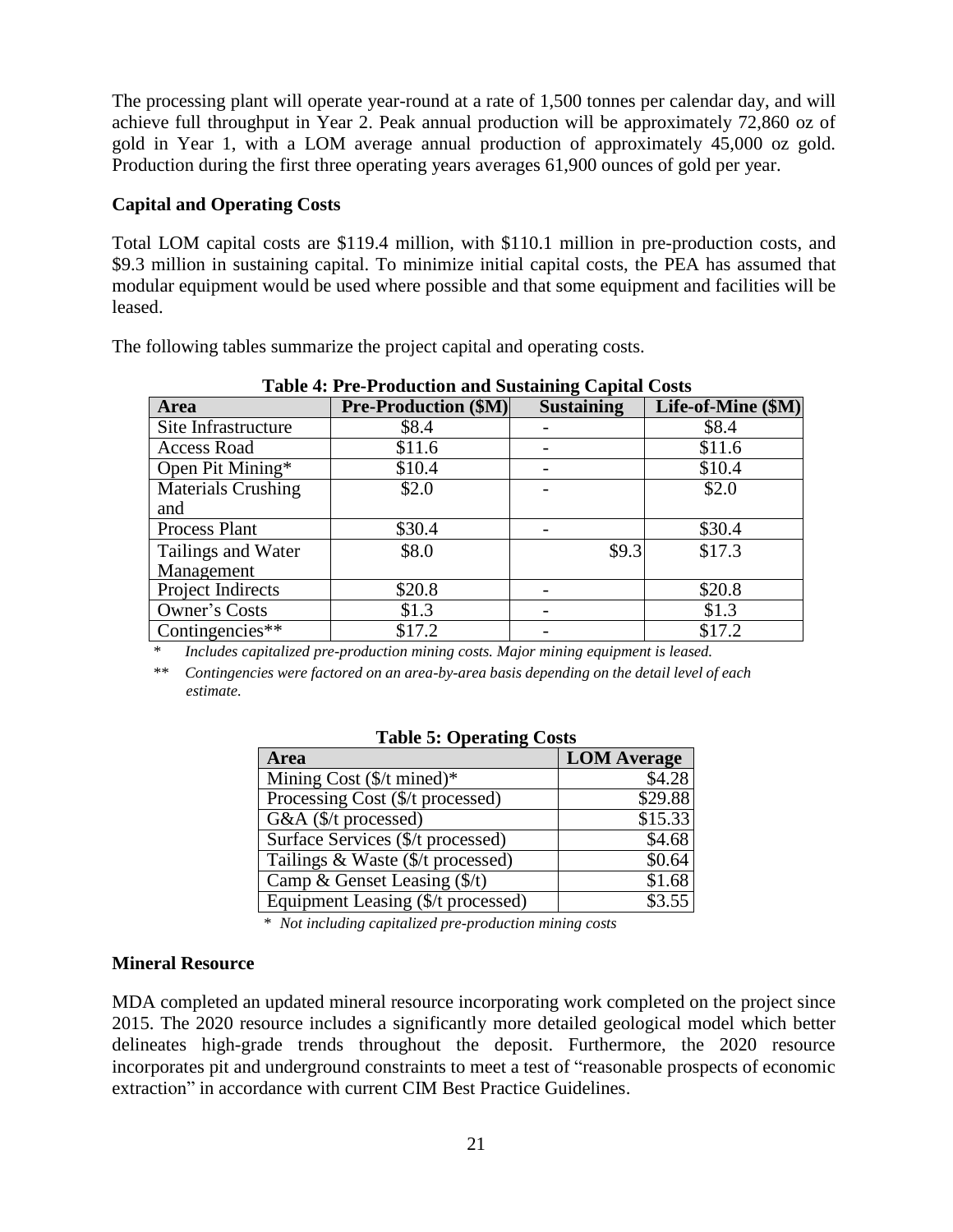The 2016 resource did not include mining and economic constraints and instead presented a global resource. For the 2020 update, the global Tiger Deposit resource has been reclassified into open pit and underground categories, and peripheral low grade sections present in the 2016 resource are no longer considered reportable. As a result, the previous and updated resources are not directly comparable.

Tungsten was estimated but is not included in this summary as preliminary trade-off analysis found the economic contribution to be positive but marginal. Contained tungsten will be reported in the full technical report supporting the 2020 PEA.

The following table shows the Tiger Deposit Mineral Resource as of April 9, 2020.

| <b>Type</b>  | Constraints* | Table 0. Tiger Deposit Milleral Resources<br><b>Classification Au Cut-</b> |                 | Tonnes >       | Grade         | <b>Ounces</b> |
|--------------|--------------|----------------------------------------------------------------------------|-----------------|----------------|---------------|---------------|
|              |              |                                                                            | off $(g/t)$     | <b>Cut-off</b> | $(Au, g/t)**$ | $\bf{Au)}$    |
| Oxide        | Open Pit     | Indicated                                                                  | 0.75            | 1,980,000      | 3.74          | 238,000       |
|              | Underground  | Indicated                                                                  | 1.50            | 165,000        | 3.09          | 16,000        |
| Sulphide     | Open Pit     | Measured                                                                   | 0.75            | 799,000        | 2.92          | 75,000        |
|              | Open Pit     | Indicated                                                                  | 0.75            | 847,000        | 2.68          | 73,000        |
|              | Underground  | Measured                                                                   | 1.50            | 29,000         | 2.06          | 2,000         |
|              | Underground  | Indicated                                                                  | 1.50            | 706,000        | 2.64          | 60,000        |
| <b>Total</b> |              | $M+I$                                                                      | <b>Variable</b> | 4,526,000      | 3.19          | 464,000       |
| Oxide        | Open Pit     | Inferred                                                                   | 0.75            | 20,000         | 1.54          | 1,000         |
|              | Underground  | Inferred                                                                   | 1.50            | 41,000         | 2.62          | 3,000         |
| Sulphide     | Open Pit     | Inferred                                                                   | 0.75            | 7,000          | 2.41          | 500           |
|              | Underground  | Inferred                                                                   | 1.50            | 97,000         | 2.26          | 7,000         |
| <b>Total</b> |              | <b>Inferred</b>                                                            | <b>Variable</b> | 165,000        | 2.17          | 11,500        |

**Table 6: Tiger Deposit Mineral Resources**

*\* Open Pit constraints were conducted using a US\$1,625 pit shell with economic parameters similar to the PEA parameters. Underground constraints were conducted using a 1.4 g/t grade shell and removal of thin/sporadic zones based on MDA's experience.*

*\*\* Gold grades are block-diluted.*

The reader should be cautioned that the 2020 PEA is preliminary in nature. It includes inferred mineral resources that are considered too speculative geologically to have the economic considerations applied to them that would enable them to be categorized as mineral reserves. There is no certainty that the results of the 2020 PEA will be realized.

# **Qualified Persons**

The 2020 PEA was prepared under the direction of Tetra Tech Canada Inc., in cooperation with other industry consultants, all of whom are Qualified Persons (QPs) under terms of NI 43-101. QPs contributing to the mineral resource and preliminary economic assessment are listed in the following table.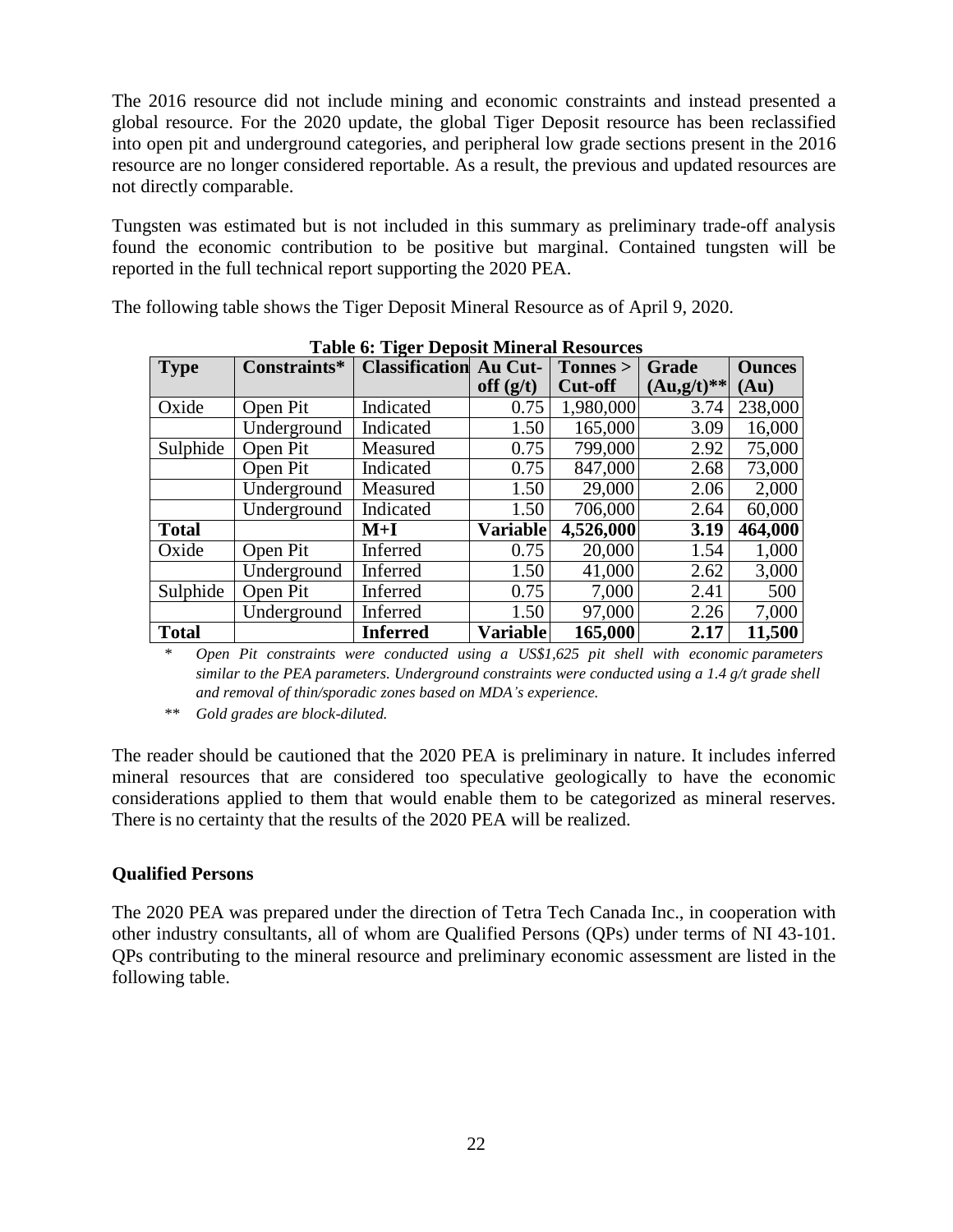| Tubic 7: Oudilitied I cloons    |                                      |  |  |
|---------------------------------|--------------------------------------|--|--|
| <b>Qualified Person</b>         | Company                              |  |  |
| Suraj Priyadarshi, P.Eng.       | Tetra Tech Canada Inc.               |  |  |
| Hassan Ghaffari, P.Eng., M.A.Sc | Tetra Tech Canada Inc.               |  |  |
| Jianhui (John) Huang, Ph.D.,    | Tetra Tech Canada Inc.               |  |  |
| Chris Martin, C.Eng., MIMMM     | Blue Coast Metallurgy Ltd.           |  |  |
| Steven Ristorcelli, C.P.G.      | Mine Development Associates          |  |  |
| Peter Ronning, P.Eng.           | New Caledonian Geological Consulting |  |  |
| Bruno Borntraeger, P.Eng.       | Knight Piesold Ltd.                  |  |  |
| Matthew Dumala, P.Eng.          | Archer, Cathro & Associates (1981)   |  |  |
|                                 |                                      |  |  |

**Table 7: Qualified Persons**

### **Tiger Tote Road**

### Permit Status

On November 27, 2020, ATAC was notified by the Yukon Government that it had rejected ATAC's permit application to construct a proposed tote road to the Tiger gold deposit to support advanced exploration and feasibility work. The decision document and related materials can be found on the ATAC website [\(www.atacresources.com\)](http://www.atacresources.com/) under the Tote Road tab.

ATAC does not agree with many of the aspects of the government's decision and is seeking clarification on the reasons for denial. In the interim, ATAC continues its dialog with the Yukon Government to determine if it will submit a revised road permit application or take other appropriate action.

### Permitting and Consultation History

The Tiger tote road was conditionally approved by both the Yukon Government and the FNNND in March of 2018 under the *Yukon Environmental and Socio-Economic Assessment Act*. The proposed road will branch off the Hanson Lake Road west of Keno City and is envisioned as a gated, single lane (5 m wide) and radio-controlled road suitable for vehicle support of advanced exploration at the Tiger gold deposit and throughout the Rau project area. The total length of the tote road will be approximately 65 km and will consist of 53 km of new road and 12 km of upgraded pre-existing winter road.

Discussions related to access and the development of the Tiger deposit with the FNNND, local communities and other interested parties has been ongoing for more than seven years. Details of these consultations can be found on ATAC's website [\(www.atacresources.com\)](http://www.atacresources.com/).

Since 2008, ATAC has completed comprehensive water, heritage, wildlife and fisheries studies related to the tote road permitting and consultation process. ATAC will continue environmental baseline work and ongoing studies as it advances the Tiger deposit and other targets throughout the Rackla Gold property.

Community and First Nation engagement began in 2008 and an Exploration Cooperation Agreement with the FNNND was in operation from 2010 to 2016. The Exploration Cooperation Agreement provided a framework within which exploration activities and environmental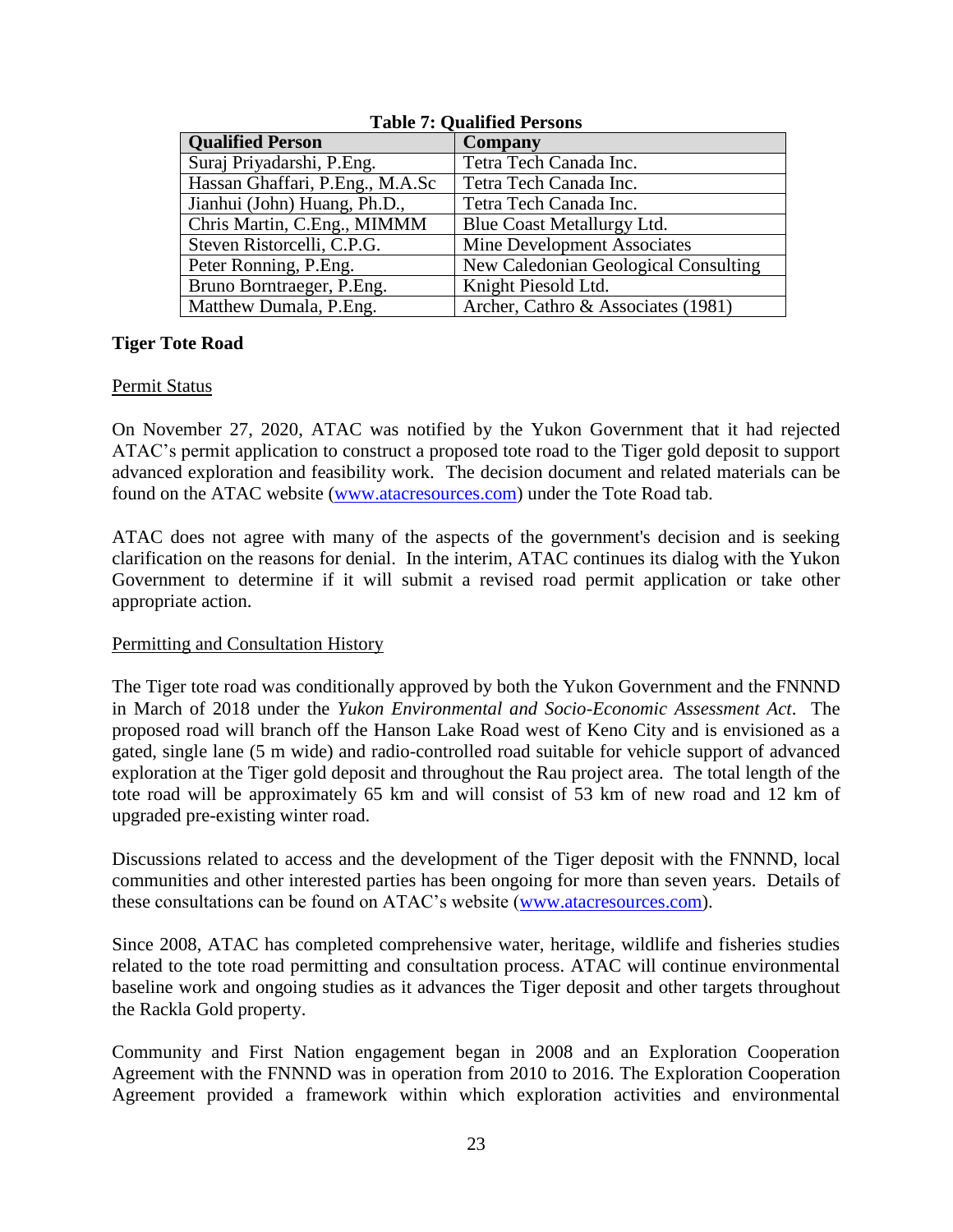regulatory process on ATAC's Rackla Gold property were carried out. The Rackla Gold property lies exclusively within the Traditional Territory of the FNNND.

### (ii) Bobcat Target

The Bobcat Target is located 4.5 km southeast of the Tiger Deposit. The target hosts narrow high-grade gold-copper distal skarn vein mineralization and is 1.5 km southeast of the Rackla Pluton.

In 2019, a total of 683 m in 3 diamond drill holes and 240 m in 6 rotary air blast (RAB) drill holes were completed. Highlight diamond drilling results returned 17.75 g/t gold over 0.51 m in RPP-19-002 and 1.53 g/t gold over 6.28 m incl. 173 g/t gold and  $>1/00\%$  copper over 0.05 m in RPP-19-003. Highlight rock samples collected from surface returned up to 41.90 g/t gold and 10.90% copper

Numerous geophysical and geochemical targets remain untested in the Bobcat target area.

### (iii) Spotlight Target

The Spotlight skarn target, located 6.5 km north of Bobcat was discovered in 2017 with the collection of high grade grab samples containing 7,080 g/t silver and 3.27 g/t gold collected from a 500 m long gold and silver soil anomaly. Soil sampling in 2018 expanded this anomaly to over 2.2 km in length and remains open to the north, east and west. Highlight soil samples from 2018 include 0.7 g/t gold and 15.2 g/t silver.

In 2018, one day of detailed prospecting was conducted in the Spotlight area during 2018 and returned 4,090 g/t silver and 1,765 g/t silver in limonite bearing quartz veins. Prospecting 1.2 km along the anomalous soil trend returned brecciated quartz-siderite material containing 2.17 g/t gold and 1.38 g/t gold.

Abundant tremolite development, in addition to significant hornfels and marble alteration observed in the rocks around Spotlight, indicate high fluid flow, likely from a nearby intrusive system. These observations are supported by the development of gold-copper-tungsten skarn mineralization at the historic Blue Lite occurrence located 1 km to the south of Spotlight.

### (iv) Condor Target

The Condor target, located 1.5 km to the northwest of the Tiger Deposit was assessed in detail in 2018 to follow-up on an area of high grade prospecting samples (17.0 g/t gold and 23.3% zinc) collected in 2017.

Work in 2018 focused on a 100 m wide vegetation anomaly located upslope of 2017 samples. Hand pits were excavated on a grid pattern across the vegetation anomaly and a variety of samples containing strongly oxidized sulphides hosted in dolostones and volcanic rocks were encountered. Highlight results from pit samples are presented below: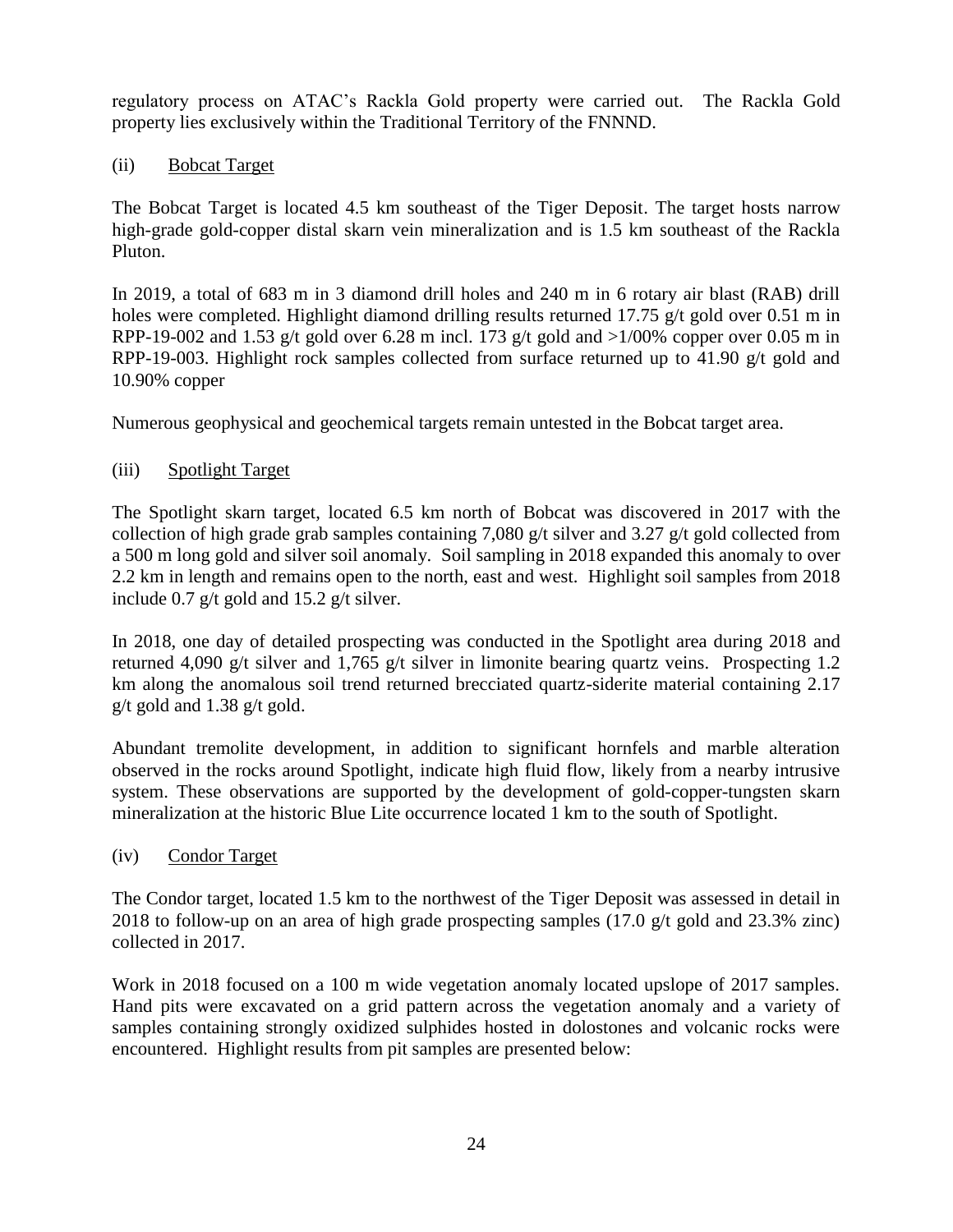| <b>Sample</b> | Au $(g/t)$ | Ag(g/t) | $\mathbf{Zn}$ (%) | Pb(%) |
|---------------|------------|---------|-------------------|-------|
| W591494       | 1.85       | 103     |                   | 4.22  |
| W591525       |            | 45      | 37.49             |       |
| W591508       |            |         | 36.51             |       |
| W591507       | 1.06       |         |                   | 1.38  |
| W591523       |            | 133     | 1.44              |       |
| W591499       |            | 42      | 22.60             |       |

*\* Note: dashes indicate no significant result for that element.*

Condor is situated in a similar stratigraphic and structural environment to the Tiger Deposit, with a series of carbonate horizons interlayered with volcanoclastic flows. Mineralization at Condor is thought to have developed at the structural intersection of a regional scale northwesterly trending strain zone with a northerly trending brittle fault zone.

#### (v) Ocelot Zone

In 2010 ATAC made a significant silver-lead-zinc-indium discovery at the Ocelot target located in the western portion of the Rau project. It is situated in lowlands 1.5 km west of the Wind River Winter Road and 15 km northwest of the Tiger Deposit.

A total of 4,918 m in 24 holes was drilled at Ocelot during 2010 and 2011. Mineralization consists of medium to coarse grained pyrite and varying concentrations of low iron sphalerite and medium to coarse grained galena. Sulphide mineralization occurs within a steeply dipping northeast trending fault that cuts an extensive dolomite sequence locally exhibiting structural and fluidized breccias. Drilling to date has identified mineralization over a 230 m strike length and to a depth of 150 m. Mineralization remains open downdip and possibly along strike to the northeast.

In 2012, ATAC completed geophysical and geochemical surveys on the Ocelot target. No subsequent exploration has been carried out on the Ocelot Zone since 2012. Updated Rau figures as well as a detailed list of all Rau drill results can be viewed on the ATAC's website [\(www.atacresources.com\).](http://www.atacresources.com)./)

### (vi) Airstrip Target

The Airstrip target hosts an approximately  $11.5 \text{ km}^2$  gold-in-soil anomaly with values ranging from detection limit up to 2,360 ppb gold. The target area is underlain by phyllite with lesser amounts of quartzite, and mafic to intermediate volcanic and volcaniclastic rocks of the Devonian-Mississippian Earn Group.

Gold mineralization encountered to date occurs within broad zones of highly deformed quartzcarbonate  $\pm$  sericite veins and is disseminated within the phyllite host rock. The veins contain variable amounts of pyrite and arsenopyrite with trace pyrrhotite and are typically oxidized near surface.

In 2020, a total of 1,876 m in 6 diamond drill holes and 1,565 m in 25 RAB drill holes were completed. Highlight diamond drilling results returned 0.51 g/t gold over 46.32 m and 0.24 g/t gold over 101.13 m in AS-20-005.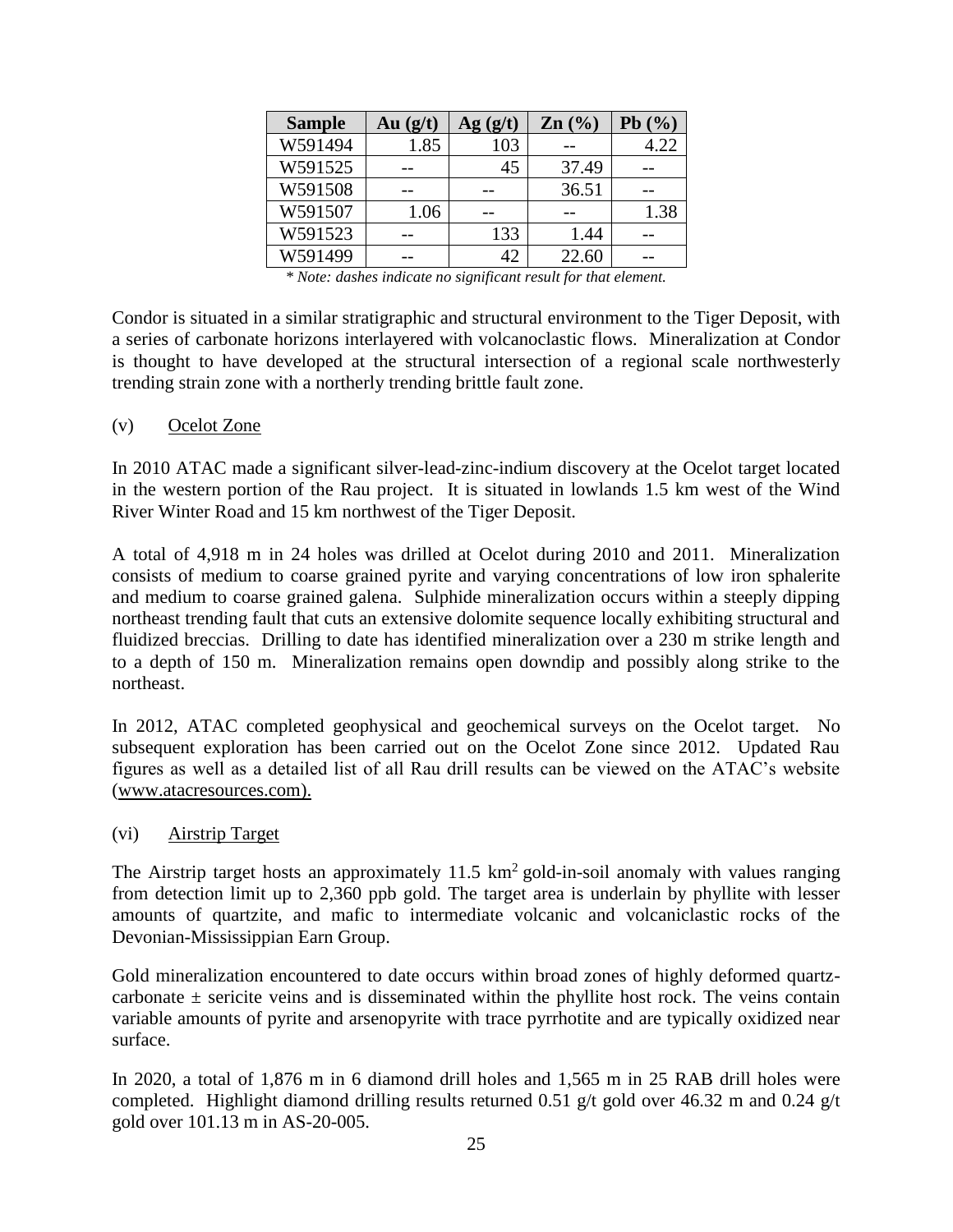### (vii) Val Target

The Val target is a historical high-grade carbonate replacement silver-lead-zinc-copper-plus-orminus-gold occurrence in the Rackla Gold project area. The target was drilled by multiple operators in the 1970s and 1980s, but has received very limited recent work. Historical drilling highlights include 20.12 m of 703 g/t silver, 15.3% lead and 22.1% zinc in hole 79-16 at the Big Red zone.

Mineralization at Val typically occurs as intermittent galena-tetrahedrite veins, with very high silver grades. Historical work focused on these high-grade lenses but does not seem to have considered bulk tonnage potential. Previous work also neglected gold and copper potential, with limited analysis for these elements.

In 2020, ATAC conducted a broadly spaced rock sampling program across the 150 m by 100 m vegetation anomaly at the Big Red zone. Twenty-seven rock samples were collected and averaged 201 g/t silver, 1.85% lead and 3.43% zinc, strongly supporting the bulk tonnage hypothesis applied to the target.

### **4. Idaho Creek Property**

The 13.9 km<sup>2</sup> Idaho Creek property is located 150 km south of Dawson City and 14 km east of the Casino Cu-Mo-Au porphyry project.

Grid soil sampling at the Idaho property has outlined anomalous gold, silver, lead, arsenic and zinc soil values in four main targets. The anomalous areas are up to 1,200 by 600 m in size and produced soil geochemical values ranging up to 6,550 ppb Au, 122 ppm Ag, 6,180 ppm Pb, 2,620 ppm As, 2,300 ppm Zn and 1,110 ppm Sb.

By agreement dated August 19, 2020, ATAC granted Makara Mining Corp. ("Makara") an option to acquire a 100% interest in the Idaho Creek property, located 14 km east of Western Copper and Gold's Casino gold-copper porphyry deposit and adjacent to Makara's Rude Creek gold project in central Yukon. Makara can exercise the option by; (i) making aggregate cash payments of C\$150,000; (ii) issuing ATAC an aggregate of 750,000 shares; and (iii) completing C\$2,000,000 in work expenditures by December 1, 2024.

A one-time milestone payment of C\$1.00 per ounce gold equivalent will be paid to ATAC if a mineral resource is identified on the property. ATAC will also retain a 2% net smelter return on the property, one half of which can be purchased by Makara for C\$1,000,000.

# **TECHNICAL REVIEW**

Technical information disclosed in this MD&A has been reviewed by Adam Coulter, M.Sc., P. Geo., a qualified person for the purposes of National Instrument 43-101. Adam Coulter is the Vice President of Exploration of ATAC.

### **SUBSEQUENT EVENTS**

On August 23, 2021, ATAC announced the commencement of drilling at its East Goldfield project in Nevada. See "East Goldfield Property" for additional information.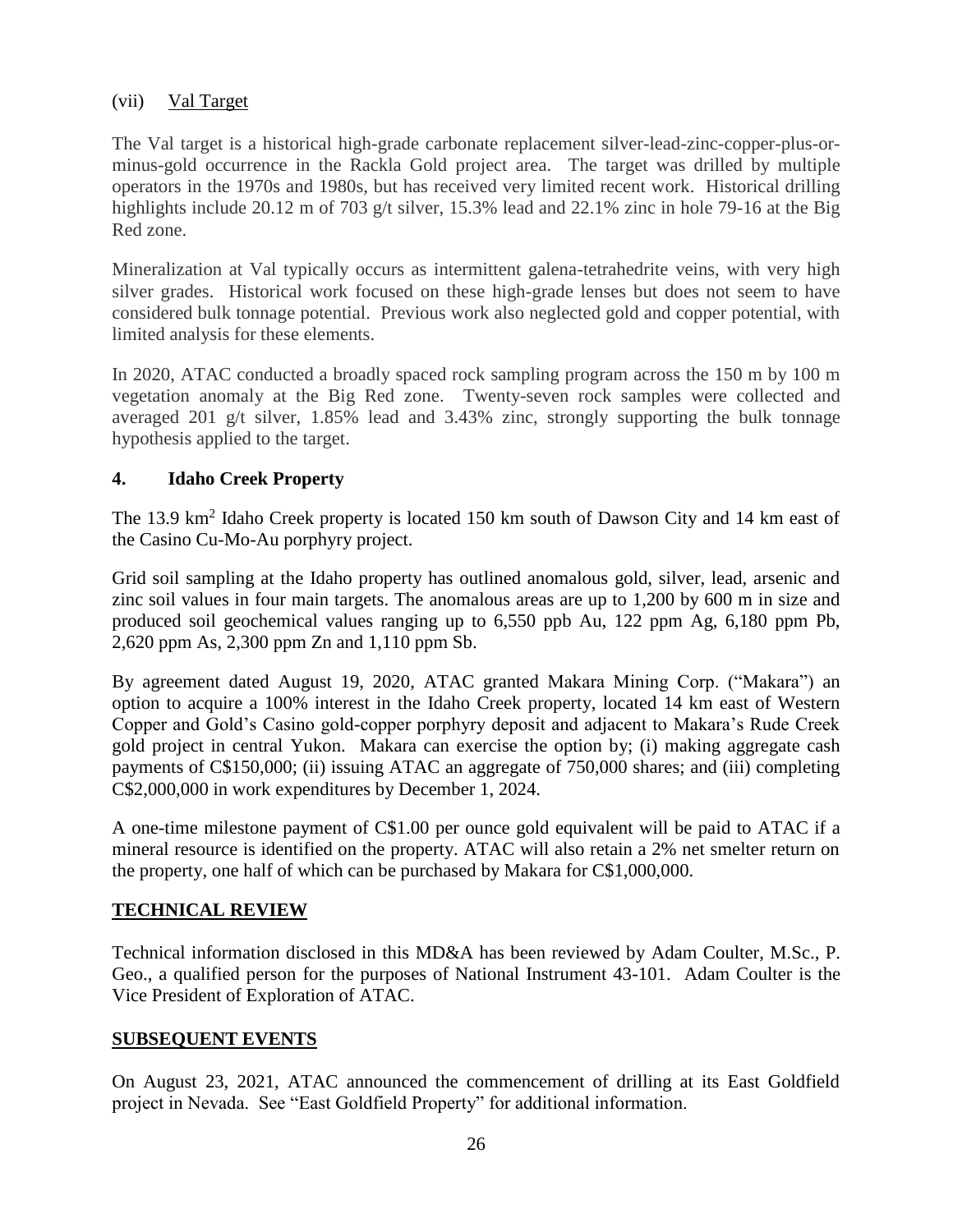On July 8, 2021, ATAC granted an aggregate 2,950,000 incentive stock options to directors, officers, employees and consultants. See "Stock Options" for additional information.

On July 7, 2021, ATAC announced that its 2021 exploration programs had commenced at its Yukon and Nevada properties. See "Connaught Property", "Rosy Property" and "East Goldfield Property" for additional information.

# **SHARE CAPITAL INFORMATION**

### **Shares**

The authorized share capital of ATAC consists of the following classes of shares:

- (a) an unlimited number of common shares without par value; and
- (b) an unlimited number of Class A preferred shares with a par value of \$1.00 each.

As of August 26, 2021, there were 184,338,547 ATAC common shares issued and outstanding.

### **Stock Options**

As of August 26, 2021, ATAC had the following stock options outstanding:

| <b>Number of Options Outstanding</b> | <b>Exercise Price</b> | <b>Expiry Date</b> |
|--------------------------------------|-----------------------|--------------------|
| 2,665,000                            | \$0.55                | May 26, 2022       |
| 2,940,000                            | \$0.55                | February 1, 2023   |
| 2,120,000                            | \$0.30                | February 4, 2024   |
| 100,000                              | \$0.30                | February 4, 2024   |
| 2,210,000                            | \$0.22                | January 9, 2025    |
| 195,000                              | \$0.20                | April 28, 2025     |
| 100,000                              | \$0.17                | April 8, 2026      |
| 2,950,000                            | \$0.17                | July 8, 2026       |
| 13,280,000                           |                       |                    |

### **Warrants**

As of August 26, 2021, ATAC had the following share purchase warrants outstanding:

| <b>Number of Warrants Outstanding</b> | <b>Exercise Price</b> | <b>Expiry Date</b> |
|---------------------------------------|-----------------------|--------------------|
| 2,173,914                             | \$0.27                | June 30, 2022      |
| 260,870                               | \$0.23                | June 30, 2022      |
| 5,253,572                             | \$0.28                | March 22, 2022     |
| 9,259,478                             | \$0.24                | June 25, 2024      |
| 13,947,834                            |                       |                    |